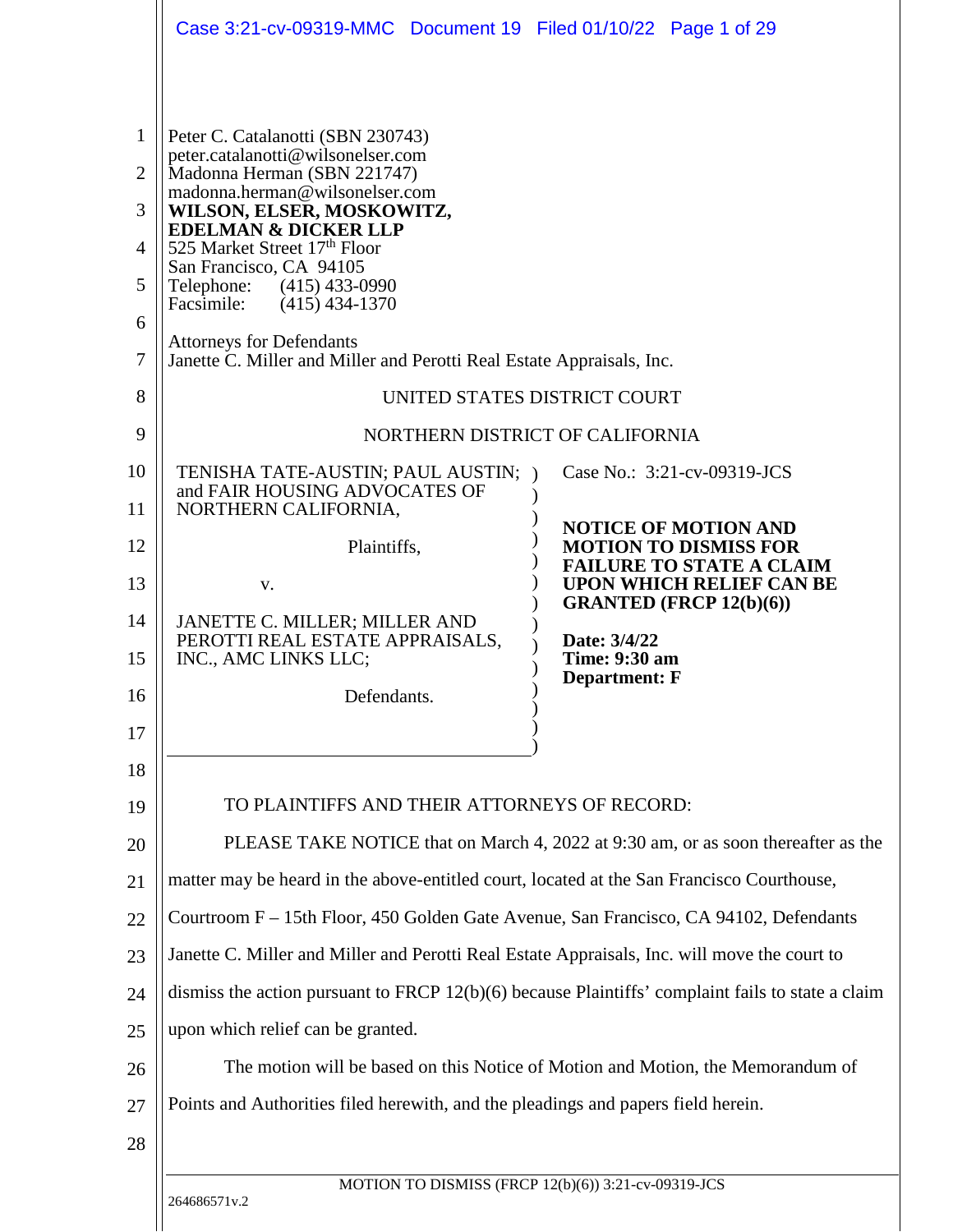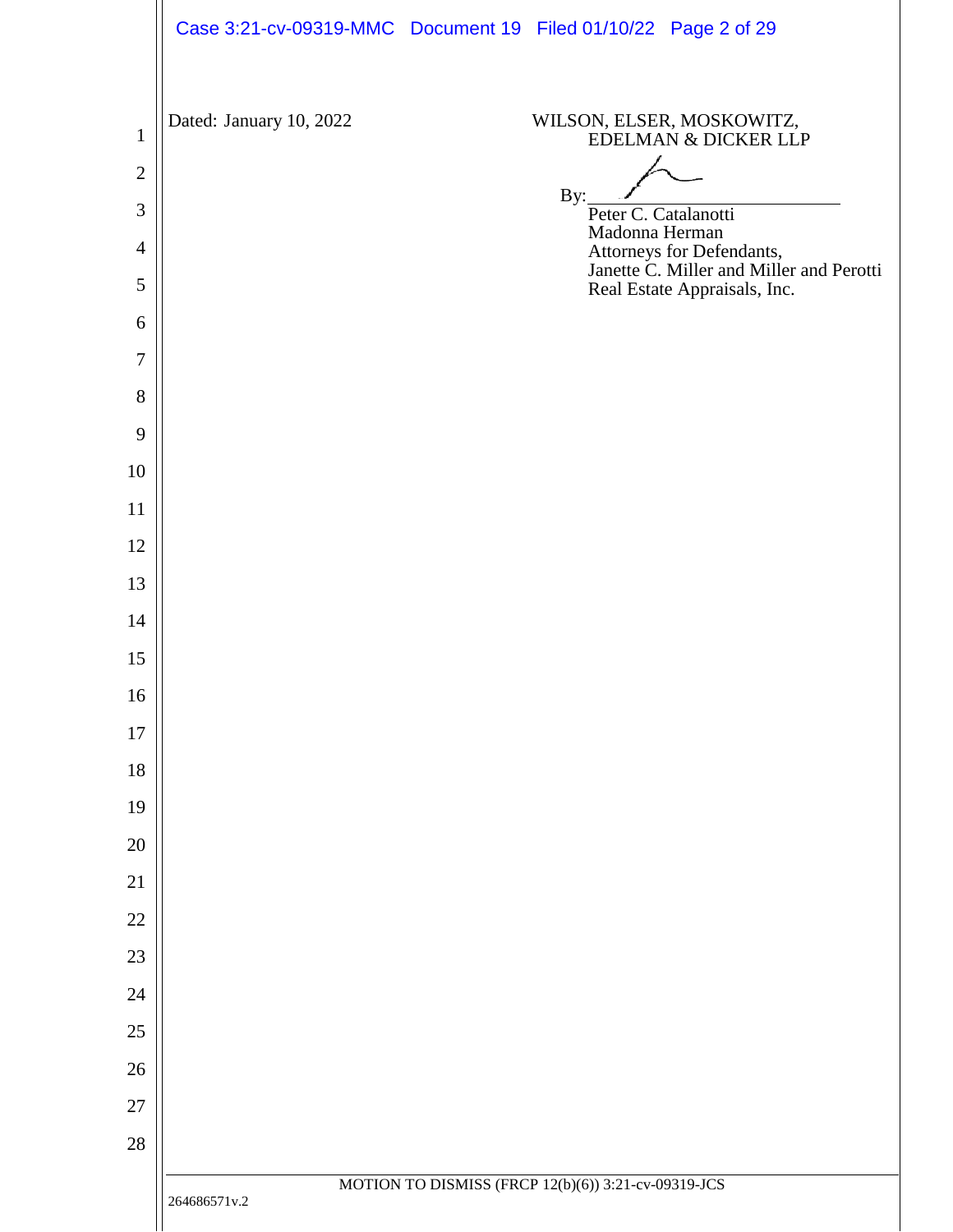|    |                | <b>TABLE OF CONTENTS</b>                                                                                                                                                  |
|----|----------------|---------------------------------------------------------------------------------------------------------------------------------------------------------------------------|
|    |                | page                                                                                                                                                                      |
| 1. |                |                                                                                                                                                                           |
|    | a.             |                                                                                                                                                                           |
|    | $\mathbf b$ .  |                                                                                                                                                                           |
|    | $C_{\bullet}$  |                                                                                                                                                                           |
| 2. |                |                                                                                                                                                                           |
|    | a.             |                                                                                                                                                                           |
|    | $\mathbf b$ .  |                                                                                                                                                                           |
|    | $C_{\bullet}$  | On all causes of action, Plaintiffs, as borrowers, fail to state a claim upon which                                                                                       |
|    | $\mathbf{d}$ . | On all causes of action, Plaintiffs fail to state a claim upon which relief can be<br>granted since they fail to allege any specific facts to show that Miller's decision |
|    | e.             | Plaintiffs' First Claim for Violation of the Fair Housing Act 42 U.S.C. § 3601                                                                                            |
|    |                | The FHA does not apply to the refinance of the Subject Property  10<br>$\mathbf{i}$ .                                                                                     |
|    |                | $\overline{\mathbf{u}}$ .                                                                                                                                                 |
|    |                | iii.<br>Claim under 42 U.S.C. § 3605(a); 24 C.F.R. §§ 100.110(b); 100.135                                                                                                 |
|    | f.             | Plaintiffs' Second Claim for Violation of California Fair Employment and<br>Housing Act Cal. Gov't Code §§ 12927, 12955 et seq. fails to state a claim                    |
|    | g.             | Plaintiffs' Third Claim for Violation of the Civil Rights Act of 1866 42 U.S.C.<br>§ 1981 fails to state a claim upon which relief can be granted  14                     |
|    | h.             | Plaintiffs' Fourth Claim for Violation of the Civil Rights Act of 1866 42 U.S.C.                                                                                          |
|    | i.             | Plaintiffs' Fifth Claim for Violation of Unruh Civil Rights Act, Cal. Gov't<br>Code § 51 et seq. fails to state a claim upon which relief can be granted  16              |
|    | j.             | Plaintiffs' Sixth Claim for Violation of the Unfair Competition Law ("UCL")<br>Cal., Bus. && Prof. Code § 17200 et seq. fails to state a claim upon which                 |
|    | k.             | Plaintiffs' Seventh Claim for Negligent Misrepresentation fails to state a claim                                                                                          |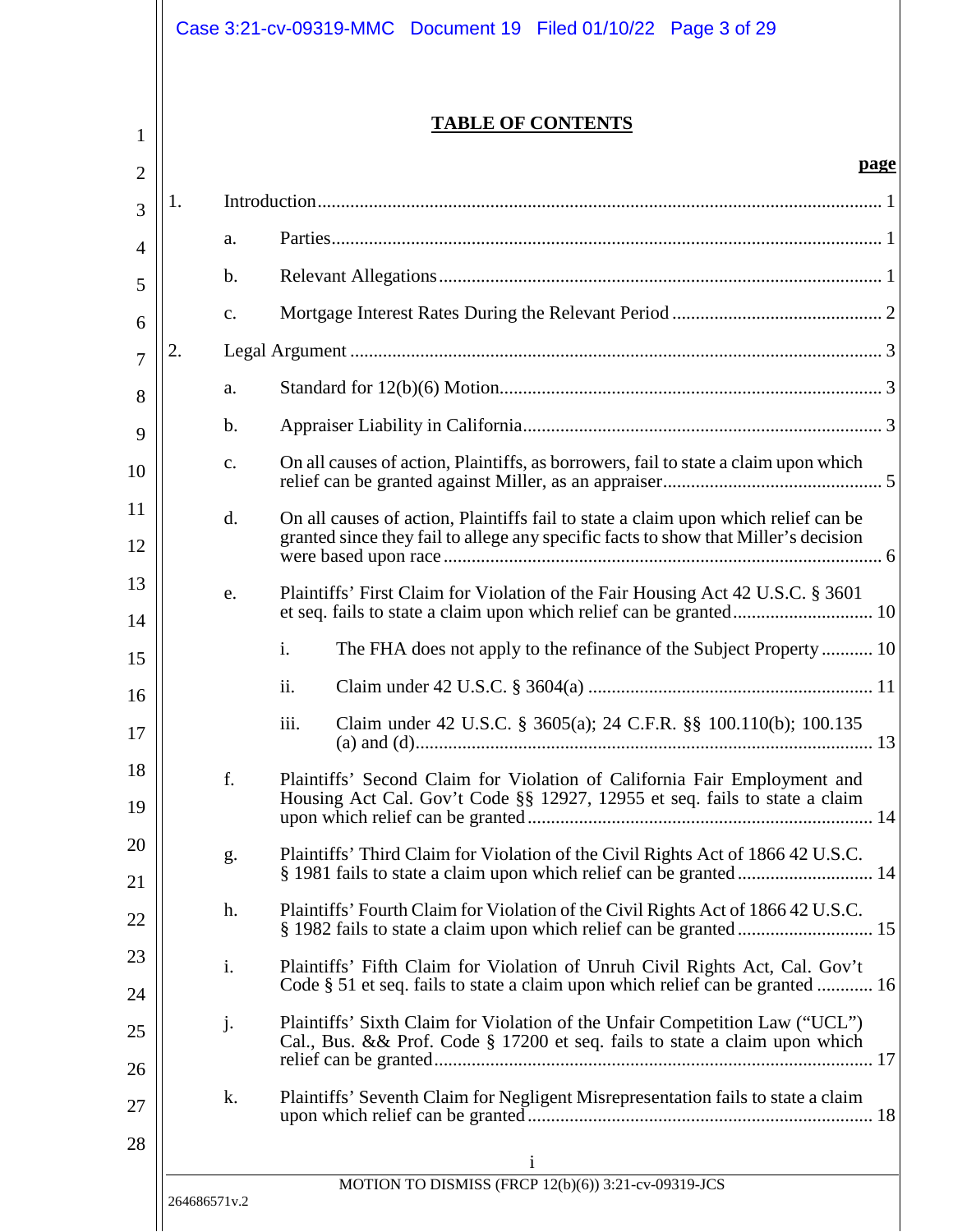|                  | Case 3:21-cv-09319-MMC Document 19 Filed 01/10/22 Page 4 of 29      |
|------------------|---------------------------------------------------------------------|
|                  |                                                                     |
| $\mathbf{1}$     | 3.<br>19                                                            |
| $\sqrt{2}$       |                                                                     |
| $\mathfrak{Z}$   |                                                                     |
| $\overline{4}$   |                                                                     |
| $\mathfrak s$    |                                                                     |
| $\sqrt{6}$       |                                                                     |
| $\boldsymbol{7}$ |                                                                     |
| $\,8\,$          |                                                                     |
| 9                |                                                                     |
| 10               |                                                                     |
| 11               |                                                                     |
| 12               |                                                                     |
| 13               |                                                                     |
| 14               |                                                                     |
| 15               |                                                                     |
| 16               |                                                                     |
| 17               |                                                                     |
| 18               |                                                                     |
| 19               |                                                                     |
| $20\,$           |                                                                     |
| $21\,$           |                                                                     |
| $22\,$           |                                                                     |
| 23               |                                                                     |
| 24               |                                                                     |
| $25\,$<br>$26\,$ |                                                                     |
| $27\,$           |                                                                     |
| $28\,$           |                                                                     |
|                  | $\rm ii$                                                            |
|                  | MOTION TO DISMISS (FRCP 12(b)(6)) 3:21-cv-09319-JCS<br>264686571v.2 |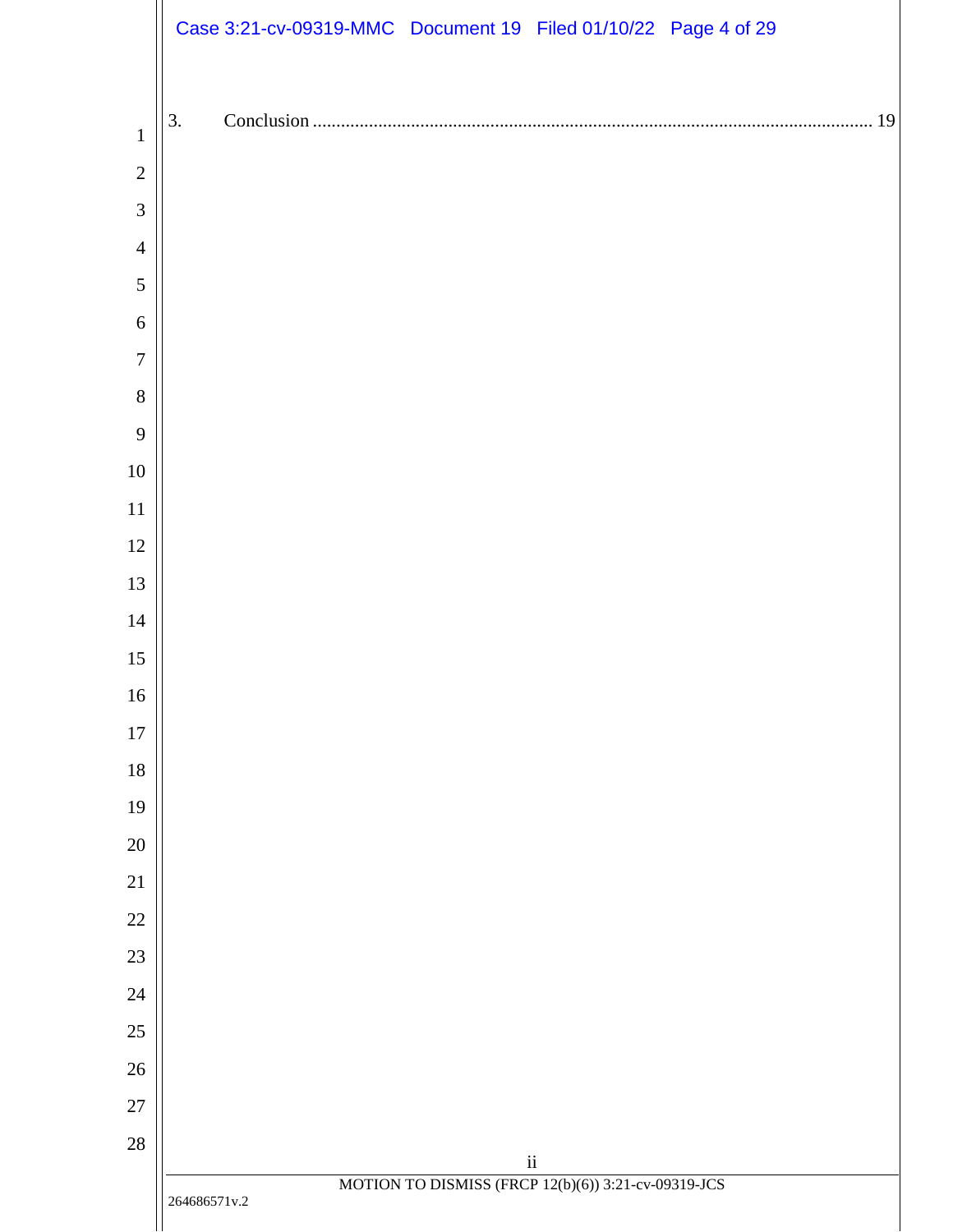|                | Case 3:21-cv-09319-MMC  Document 19  Filed 01/10/22  Page 5 of 29   |
|----------------|---------------------------------------------------------------------|
| 1              | <b>TABLE OF AUTHORITIES</b>                                         |
| 2              | Page(s)                                                             |
| 3              | <b>Cases</b>                                                        |
| $\overline{4}$ | AFSCME v. State of Washington,                                      |
| 5              |                                                                     |
| 6              | Beliveau v. Caras                                                   |
| 7              | Brocksopp Engineering, Inc. v. Bach-Simpson Ltd.                    |
| 8              |                                                                     |
| 9              | Caltex Plastics, Inc. v. Lockheed Martin Corp.                      |
| 10             | Coffin v. Safeway, Inc.                                             |
| 11             |                                                                     |
| 12             | Colony Cove Associates v. Brown                                     |
| 13             |                                                                     |
| 14             | Comstock v. Pfizer Retirement Annuity Plan                          |
| 15             | De Saracho v. Custom Food Machinery, Inc.                           |
| 16             | 3<br>(9th Cir. 2000) 206 F3d 874                                    |
| 17             | Doe v. CVS Pharmacy, Inc.                                           |
| 18             |                                                                     |
| 19             | ESG Capital Partners, LP v. Stratos                                 |
| 20             | Garcia v. Country Wide Financial Corp.,                             |
| 21             |                                                                     |
| 22             | Gay v. Broder,                                                      |
| 23             |                                                                     |
| 24             | Godlewski v. Affiliated Computer Services, Inc.                     |
| 25             | Hamilton v. Lincoln Mariners Assocs. Ltd.,                          |
| 26             |                                                                     |
| 27             | Hanson v. Veterans Admin.,                                          |
| 28             | 111                                                                 |
|                | MOTION TO DISMISS (FRCP 12(b)(6)) 3:21-cv-09319-JCS<br>264686571v.2 |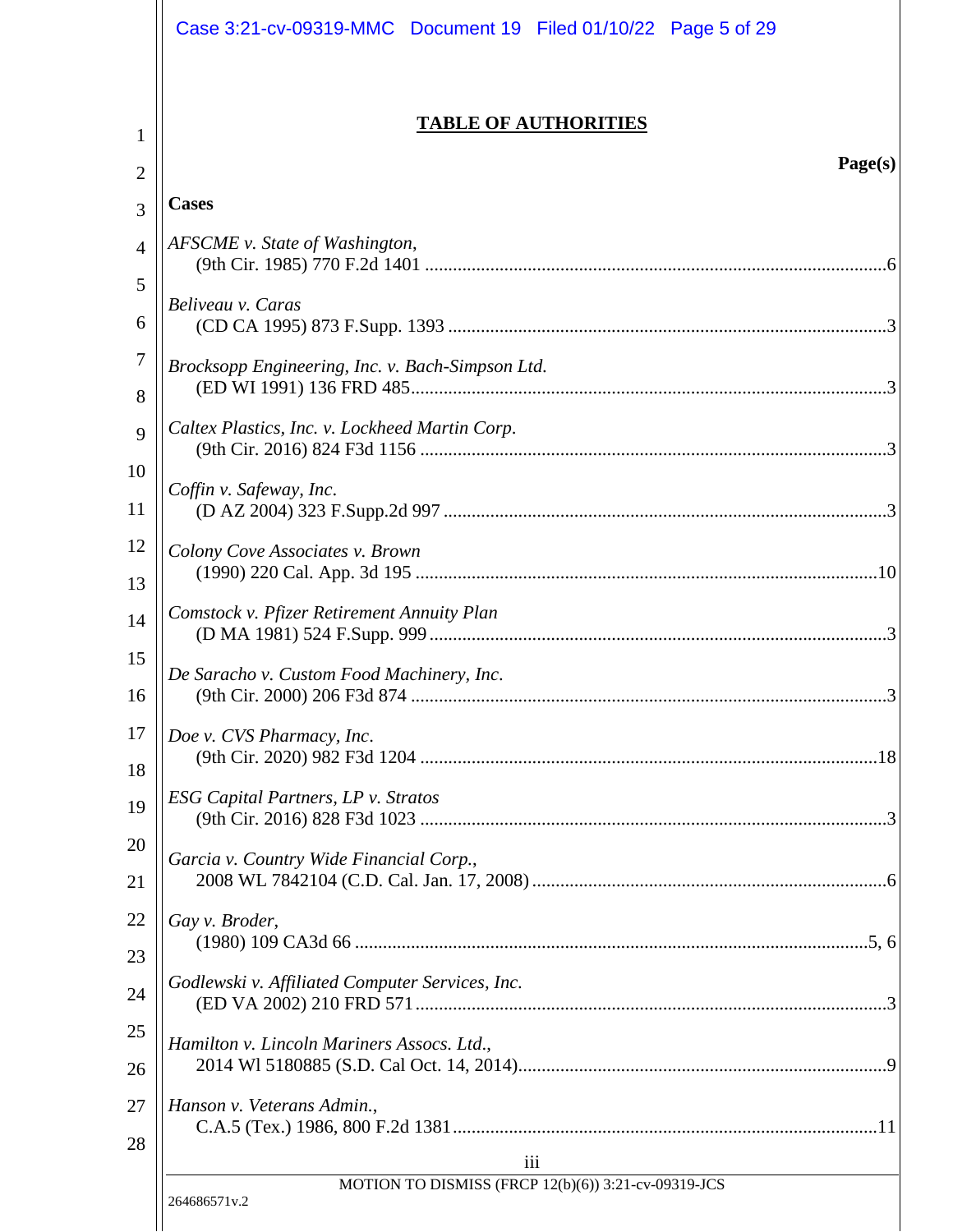| Case 3:21-cv-09319-MMC  Document 19  Filed 01/10/22  Page 6 of 29 |
|-------------------------------------------------------------------|
| Harris v. Capital Growth Investors XIV                            |
| Khoury v. Maly's of Calif., Inc.,                                 |
| Latimore v. Citibank, F.S.B.,                                     |
| Lazar v. Hertz Corp.,                                             |
| Majd v. Bank of America, N.A.,                                    |
| Bacon ex rel. Maroney v. American Int'l Group                     |
| Marshall v. Standard Ins. Co.                                     |
| Mathis v. United Homes, LLC,                                      |
| McDonnell Douglas Corp. v. Green,                                 |
| Miceli v. Ansell, Inc.                                            |
| Neu-Visions Sports, Inc. v. Soren/McAdam/Bartells,                |
| Nymark v. Heart Fed. Sav. & Loan Ass'n,                           |
| Old West End Ass'n. v. Buckeye Fed. Sav. & Loan,                  |
| People v. Duz-Mor Diagnostic Lab., Inc.,                          |
| SEC v. Cross Fin'l Services, Inc.                                 |
| Seismic Reservoir 2020, Inc. v. Paulsson                          |
| Silicon Knights, Inc. v. Crystal Dynamics, Inc.                   |
| iv<br>MOTION TO DISMISS (FRCP 12(b)(6)) 3:21-cv-09319-JCS         |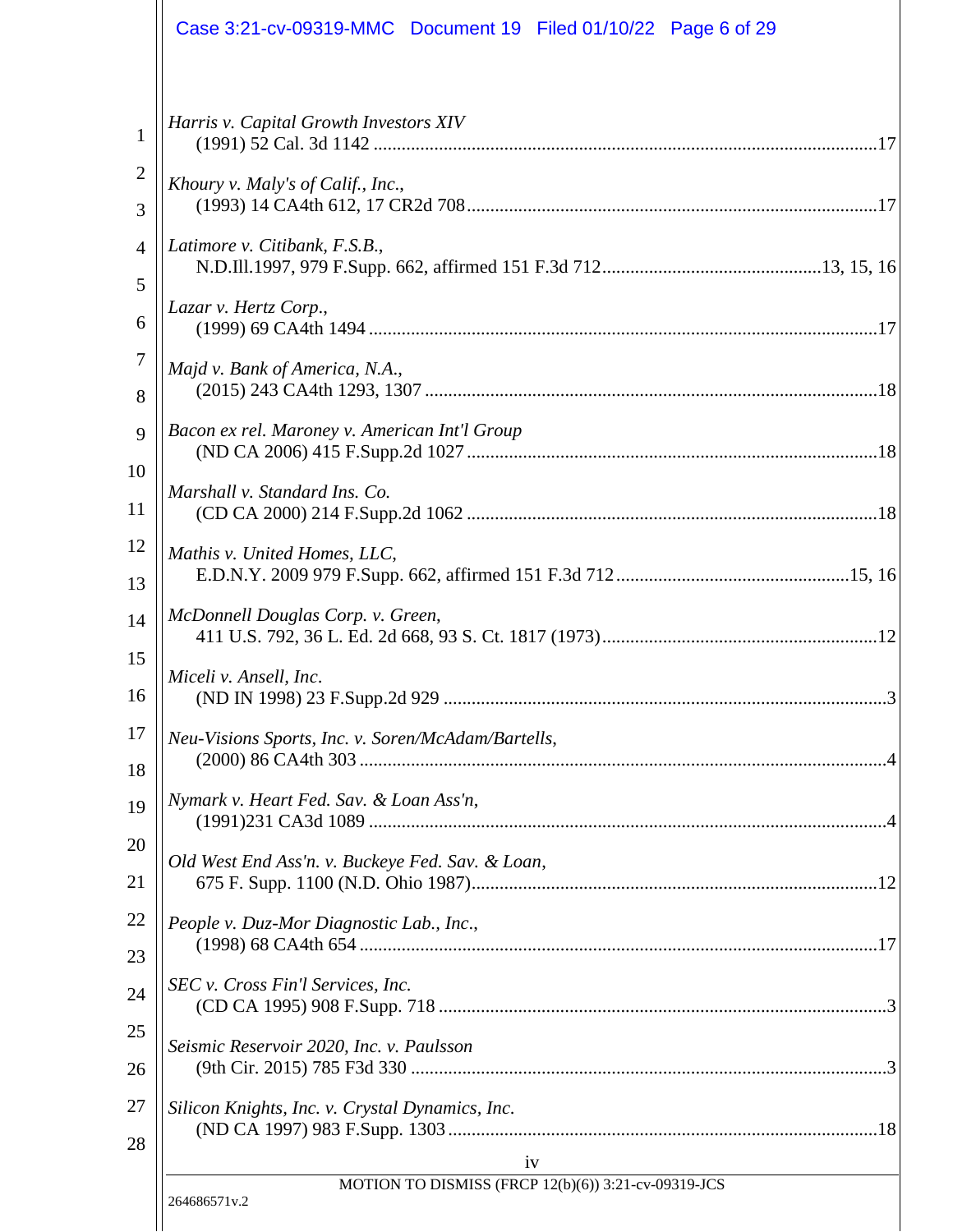|                     | Case 3:21-cv-09319-MMC  Document 19  Filed 01/10/22  Page 7 of 29 |
|---------------------|-------------------------------------------------------------------|
| $\mathbf{1}$        | Smith v. State Farm Mut. Auto. Ins. Co.,                          |
| $\overline{2}$<br>3 | Steptoe v. Savings of America,                                    |
| 4<br>5              | Steptoe v. Savings of America,                                    |
| 6                   | <b>Strom v. United States</b>                                     |
| 7<br>8              | Thomas v. San Francisco Housing Authority,                        |
| 9<br>10             | Tindell v. Murphy,                                                |
| 11                  | U.S. v. Warwick Mobile Home Estates, Inc.,                        |
| 12<br>13            | United States v. White                                            |
| 14<br>15            | Willemsen v. Mitrosilis,                                          |
| 16                  | <b>Rules</b>                                                      |
| 17                  |                                                                   |
| 18                  |                                                                   |
| 19                  |                                                                   |
| 20                  |                                                                   |
| 21                  |                                                                   |
| 22                  |                                                                   |
| 23                  | <b>Statutes</b>                                                   |
| 24                  |                                                                   |
| 25                  |                                                                   |
| 26                  |                                                                   |
| 27<br>28            |                                                                   |
|                     | V<br>MOTION TO DISMISS (FRCP 12(b)(6)) 3:21-cv-09319-JCS          |
|                     | 264686571v.2                                                      |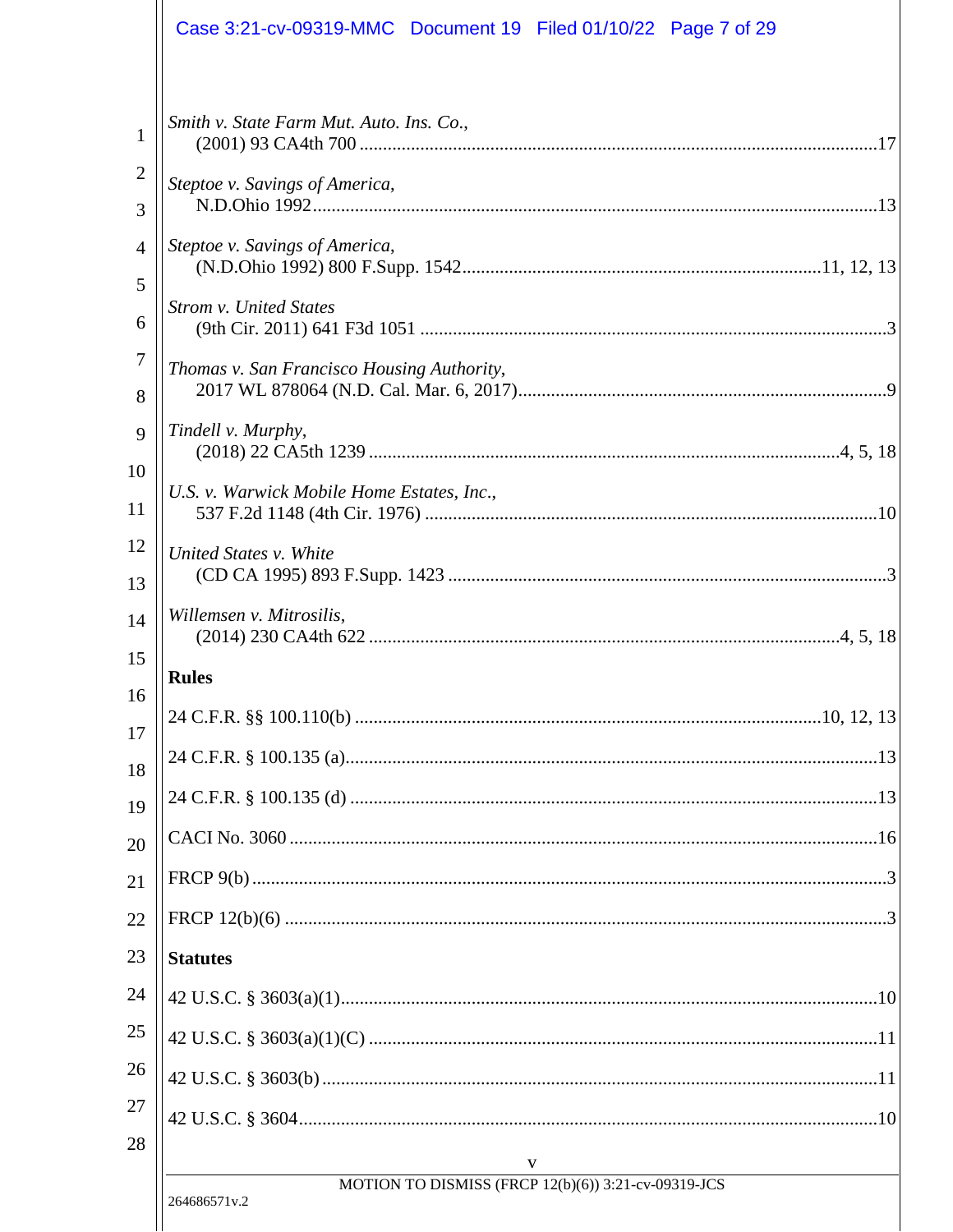# Case 3:21-cv-09319-MMC Document 19 Filed 01/10/22 Page 8 of 29

| $\mathbf{1}$   |                                                                            |
|----------------|----------------------------------------------------------------------------|
| $\overline{2}$ |                                                                            |
| 3              |                                                                            |
| $\overline{4}$ |                                                                            |
| 5              |                                                                            |
| 6              |                                                                            |
| $\tau$         |                                                                            |
| 8              |                                                                            |
| 9              |                                                                            |
| 10             | California Fair Employment and Housing Act Cal. Gov't Code §§ 12927, 12955 |
| 11             |                                                                            |
| 12             |                                                                            |
| 13             |                                                                            |
| 14             |                                                                            |
| 15             |                                                                            |
| 16             |                                                                            |
| 17             |                                                                            |
| 18             |                                                                            |
| 19<br>20       |                                                                            |
| 21             |                                                                            |
| 22             |                                                                            |
| 23             | <b>Other Authorities</b>                                                   |
| 24             |                                                                            |
| 25<br>26       | Rutter Group Guide, California Practice Guide: Real Property Transactions, |
| 27             |                                                                            |
| 28             |                                                                            |
|                | V1                                                                         |
|                | MOTION TO DISMISS (FRCP 12(b)(6)) 3:21-cv-09319-JCS<br>264686571v.2        |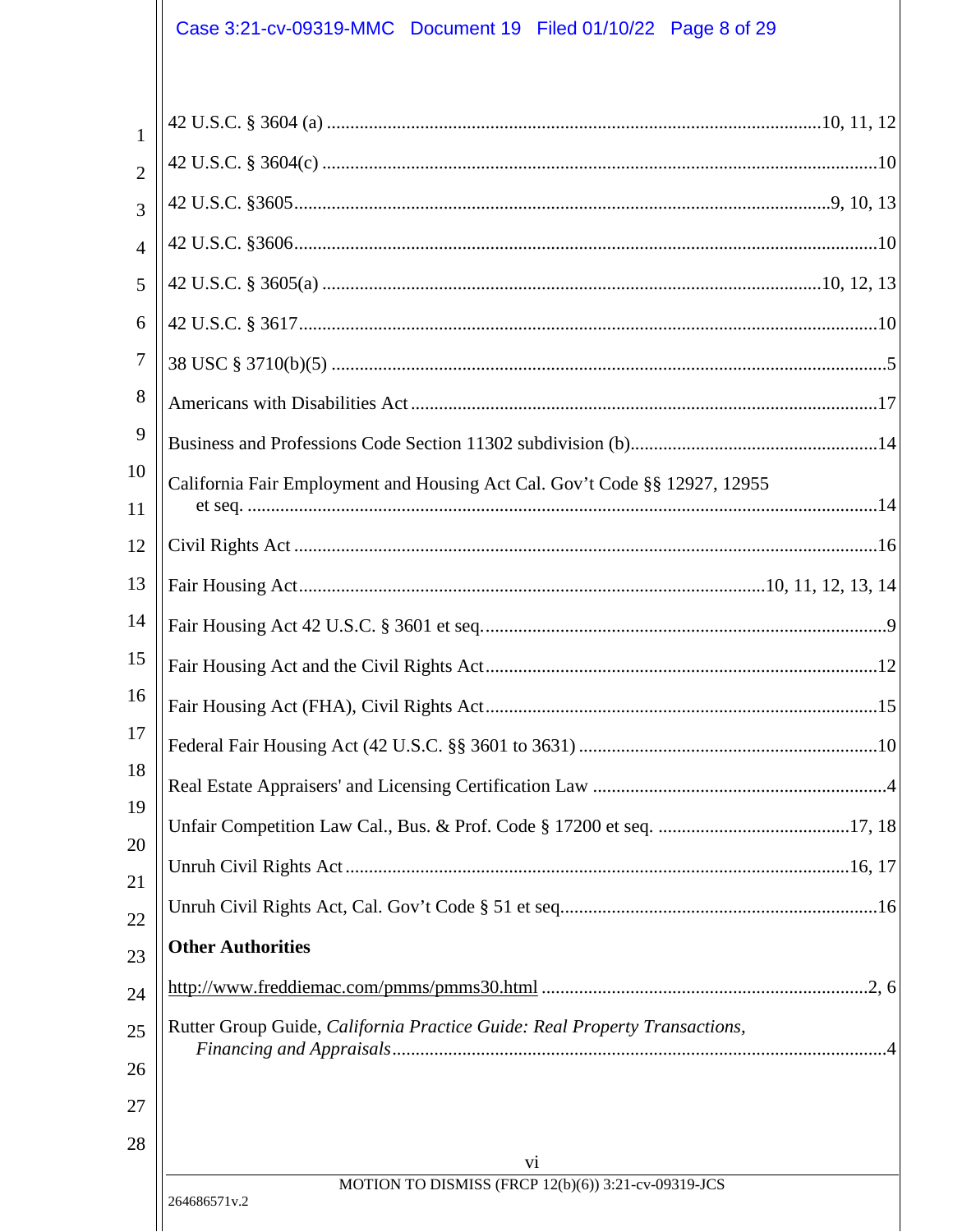1

2

3

## <span id="page-8-1"></span><span id="page-8-0"></span>**MEMORANDUM OF POINTS AND AUTHORITIES**

## **1. Introduction**

#### **a. Parties**

|    | Party                                                | Role                                     |
|----|------------------------------------------------------|------------------------------------------|
|    | Plaintiffs Tenisha Tate-Austin; Paul Austin          | <b>Homeowners</b>                        |
| 6  | (collectively, the "Austins")                        |                                          |
| 7  | Plaintiff Fair Housing Advocates of Northern         | <b>Proclaimed Fair Housing Advocates</b> |
| 8  | California ("FHANC")                                 |                                          |
| 9  | Defendants Janette C. Miller; Miller And Perotti     | Appraiser                                |
| 10 | Real Estate Appraisals, Inc. (collectively "Miller") |                                          |
| 11 | Defendant AMC Links LLC ("AMC Links")                | <b>Appraisal Management Company</b>      |

12 13

#### <span id="page-8-2"></span>**b. Relevant Allegations**

1 14 15 16 17 18 19 20 21 22 23 24 25 26 27 28 On December 2, 2021, Plaintiffs filed a complaint the Northern District of California against Defendants Janette C. Miller, Miller And Perotti Real Estate Appraisals, Inc., and AMC Links LLC ("Complaint" or "Compl."). Plaintiffs allege that all defendants discriminated against them on the basis of their race by preparing a February 12, 2020 appraisal below the fair market value of the real property they own located at 20 Pacheco Street in Sausalito, CA. ("Property"). On December 19, 2016, the Austins purchased the Property for \$550,000. (Compl., ¶38). Between 2016 and 2018, the Austins allege that they undertook substantial remodels to the Property. (Compl., ¶41). In May 2018, the Austins refinanced the Property. (Compl., ¶42). An appraisal prepared for their lender valued the Property at \$864,000. (Compl., ¶42). Subsequently, the Austins renovated the Property again by adding 270 square feet to the original building and began construction on an accessory dwelling unit of 450 square feet. (Compl., ¶¶43-44). In March 2019, the Austins refinanced the Property again. An appraisal prepared for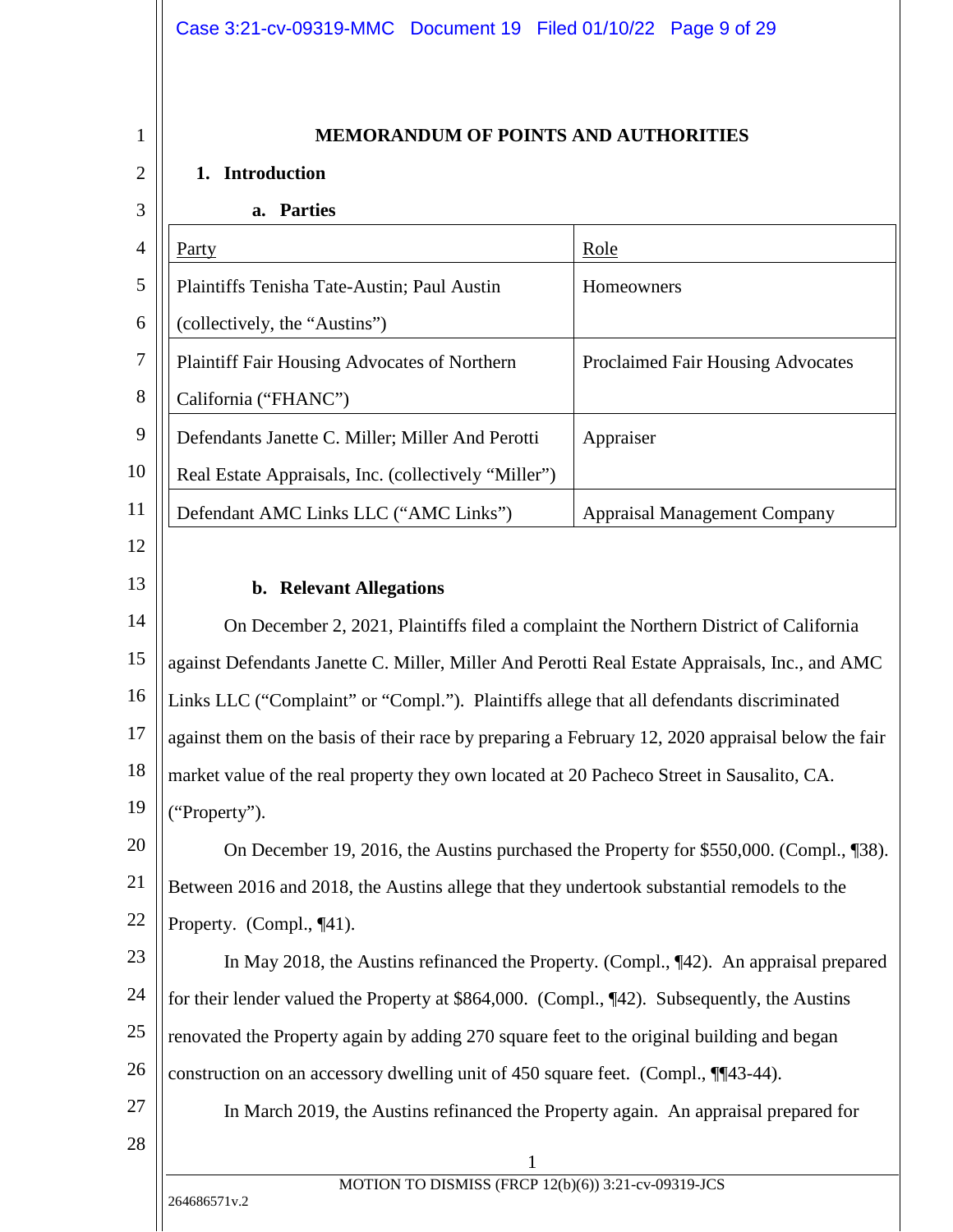1 their lender valued the Property at \$1,450,000. (Compl., ¶45).

<span id="page-9-1"></span><span id="page-9-0"></span>

| $\mathbf{2}$   | In early 2020, the Austins refinanced the Property for a third time. Their mortgage                                                                    |
|----------------|--------------------------------------------------------------------------------------------------------------------------------------------------------|
| 3              | broker retained the services of Defendant AMC Links, LLC ("AMC Links") in order to appraise                                                            |
| 4              | the Property for the lender. (Compl., ¶46). AMC Links contracted with Miller to appraise the                                                           |
| 5              | Property. On January 29, 2020, Miller inspected the Property. (Compl., ¶47). On February 12,                                                           |
| 6              | 2020, Miller provided her appraisal of the Property in which she valued the Property at                                                                |
| $\overline{7}$ | \$995,000. (Compl., ¶53).                                                                                                                              |
| 8              | Plaintiffs allege that they were shocked by the value provided by Miller. (Compl., [68).                                                               |
| 9              | Plaintiffs allege that their mortgage broker informed them that they could not obtain refinancing                                                      |
| 10             | at favorable terms because of the value provided by Miller. (Compl., ¶68). The Austins, through                                                        |
| 11             | their mortgage broker, contacted AMC Links and requested a second appraisal by a different                                                             |
| 12             | appraiser. (Compl., ¶68).                                                                                                                              |
| 13             | On February 15, 2020, a second appraiser inspected the Property. On March 8, 2020, the                                                                 |
| 14             | second appraiser provided a value of \$1,482,500. (Compl., 172).                                                                                       |
| 15             | The Austins allege that they "refinanced their mortgage based on the March 2020                                                                        |
| 16             | appraisal," but "they were not able to refinance on the favorable terms that had been available                                                        |
| 17             | one month before." (Compl., ¶77).                                                                                                                      |
| 18             | Mortgage Interest Rates During the Relevant Period.<br>$c_{\bullet}$                                                                                   |
| 19             | The Austins allege that while they ultimately "refinanced their mortgage based on the                                                                  |
| 20             | March 2020 appraisal, they were not able to refinance on the favorable terms that had been                                                             |
| 21             | available one month before." (Compl., ¶77). However, Miller notes that the average mortgage                                                            |
| 22             | interest rate for 30-year fixed rate mortgages actually <i>declined</i> between February and March of                                                  |
| 23             | 2020. <sup>1</sup><br>So, it is unclear how or why the Austins were unable to obtain the same or more                                                  |
| 24             | favorable refinancing terms based upon the March 2020 appraisal.                                                                                       |
| 25             | $/\!/ \!/$                                                                                                                                             |
| 26             | $/\!/ \!/$                                                                                                                                             |
| 27             |                                                                                                                                                        |
| 28             | <sup>1</sup> http://www.freddiemac.com/pmms/pmms30.html showing an average rate of 3.47% in February 2020 and 3.45%<br>in March 2020<br>$\overline{2}$ |
|                | MOTION TO DISMISS (FRCP 12(b)(6)) 3:21-cv-09319-JCS<br>264686571v.2                                                                                    |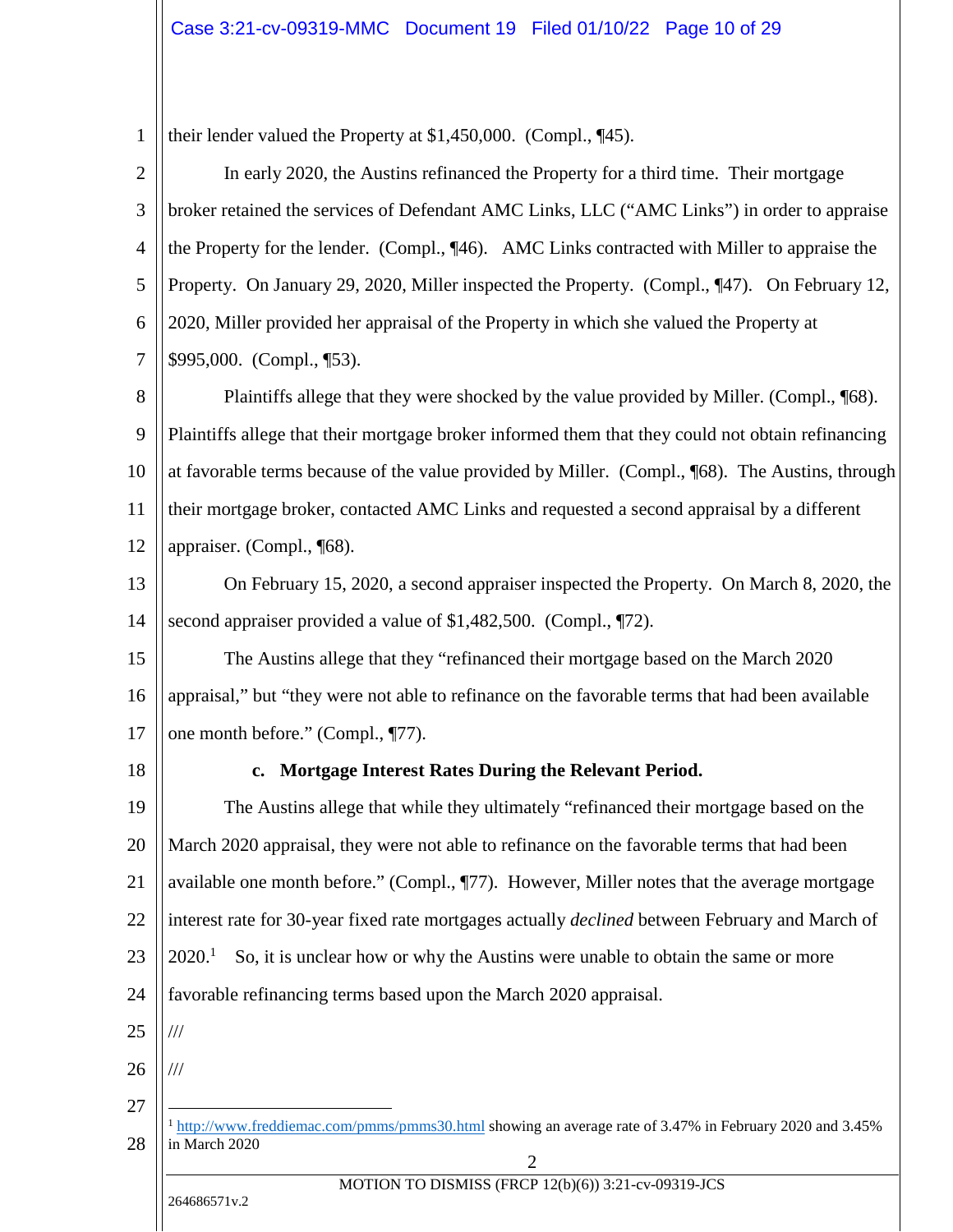## **2. Legal Argument**

1

## <span id="page-10-17"></span><span id="page-10-16"></span><span id="page-10-14"></span><span id="page-10-13"></span><span id="page-10-12"></span><span id="page-10-11"></span><span id="page-10-10"></span><span id="page-10-9"></span><span id="page-10-8"></span><span id="page-10-7"></span><span id="page-10-5"></span><span id="page-10-3"></span><span id="page-10-2"></span><span id="page-10-1"></span><span id="page-10-0"></span>**a. Standard for 12(b)(6) Motion**

<span id="page-10-15"></span><span id="page-10-6"></span><span id="page-10-4"></span>

| $\overline{2}$ | a. Standard for $12(b)(6)$ Motion                                                                   |
|----------------|-----------------------------------------------------------------------------------------------------|
| 3              | A "party" may assert by a Rule 12(b) motion to dismiss that a plaintiff has failed to state         |
| 4              | a claim upon which relief can be granted. FRCP $12(b)(6)$ .                                         |
| 5              | A Rule $12(b)(6)$ motion is similar to the common law general demurrer—i.e., it tests the           |
| 6              | legal sufficiency of the claim or claims stated in the complaint. Strom v. United States (9th Cir.  |
| $\tau$         | 2011) 641 F3d 1051, 1067; SEC v. Cross Fin'l Services, Inc. (CD CA 1995) 908 F.Supp. 718,           |
| 8              | 726-727 (quoting text); <i>Beliveau v. Caras</i> (CD CA 1995) 873 F.Supp. 1393, 1395 (citing text); |
| 9              | United States v. White (CD CA 1995) 893 F.Supp. 1423, 1428 (citing text).                           |
| 10             | A Rule $12(b)(6)$ dismissal is proper when the complaint either: (1) fails to allege a              |
| 11             | "cognizable legal theory"; or (2) fails to allege sufficient facts "to support a cognizable legal   |
| 12             | theory." Caltex Plastics, Inc. v. Lockheed Martin Corp. (9th Cir. 2016) 824 F3d 1156, 1159;         |
| 13             | Coffin v. Safeway, Inc. (D AZ 2004) 323 F.Supp.2d 997, 1000 (citing text); see Seismic              |
| 14             | Reservoir 2020, Inc. v. Paulsson (9th Cir. 2015) 785 F3d 330, 335—Rule 12(b)(6) dismissal can       |
| 15             | be based on dispositive legal issue.                                                                |
| 16             | In a complaint alleging several distinct claims for relief, a Rule $12(b)(6)$ motion may be         |
| 17             | directed to fewer than all of the claims raised. Godlewski v. Affiliated Computer Services, Inc.    |
| 18             | (ED VA 2002) 210 FRD 571, 572; Miceli v. Ansell, Inc. (ND IN 1998) 23 F.Supp.2d 929, 931;           |
| 19             | Brocksopp Engineering, Inc. v. Bach-Simpson Ltd. (ED WI 1991) 136 FRD 485, 486.                     |
| 20             | Likewise, where the complaint reveals on its face that plaintiff lacks capacity to sue (or          |
| 21             | that defendant lacks capacity to be sued), a Rule 12(b)(6) motion will lie. See De Saracho v.       |
| 22             | Custom Food Machinery, Inc. (9th Cir. 2000) 206 F3d 874, 878; see also Comstock v. Pfizer           |
| 23             | Retirement Annuity Plan (D MA 1981) 524 F.Supp. 999, 1002.                                          |
| 24             | A plaintiff's failure to meet FRCP 9(b)'s heightened pleading requirements for fraud or             |
| 25             | mistake may provide the basis for a Rule 12(b)(6) motion to dismiss. ESG Capital Partners, LP       |
| 26             | v. Stratos (9th Cir. 2016) 828 F3d 1023, 1031-1032.                                                 |
| 27             | b. Appraiser Liability in California                                                                |
| 28             | 3                                                                                                   |
|                | MOTION TO DISMISS (FRCP 12(b)(6)) 3:21-cv-09319-JCS                                                 |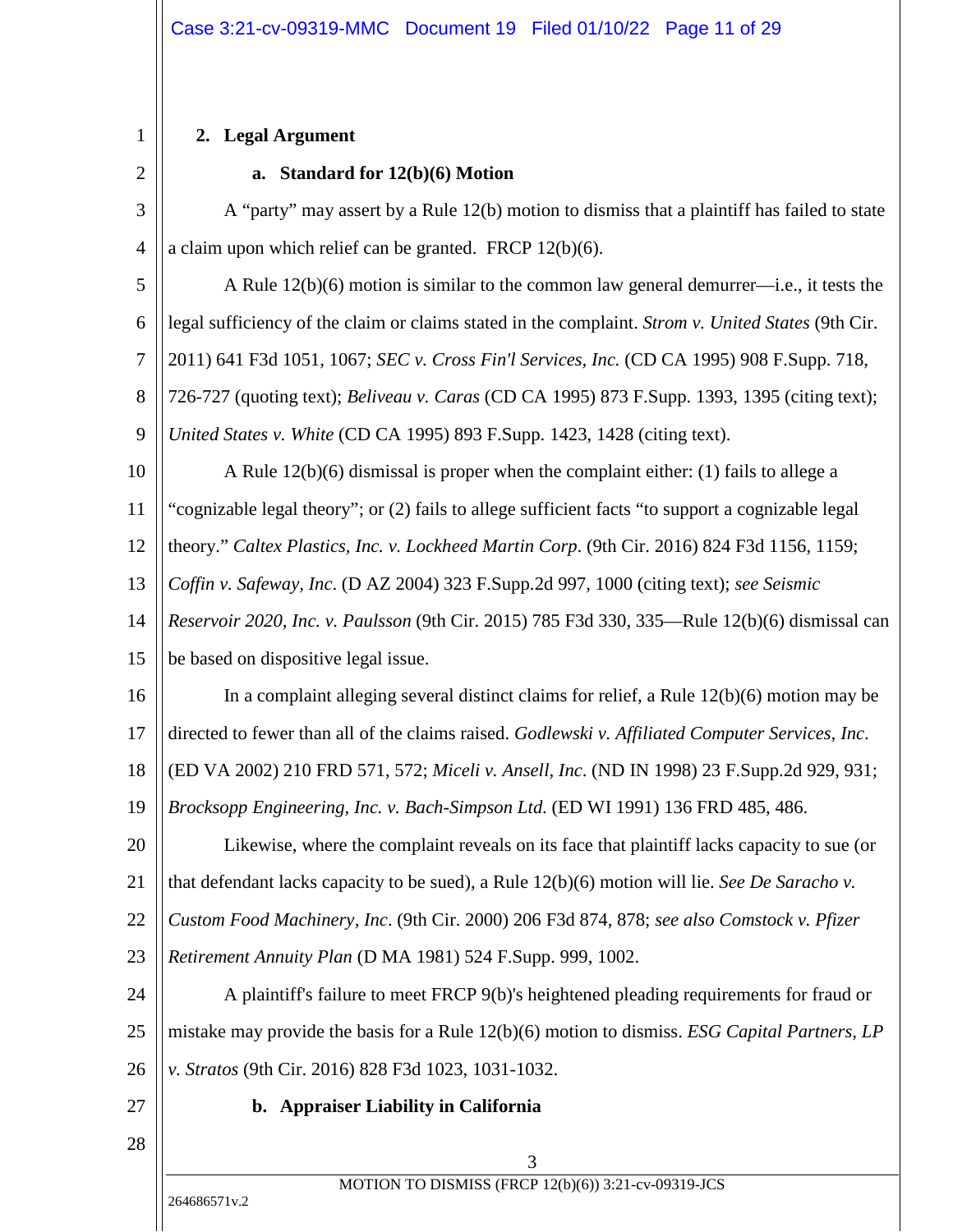<span id="page-11-5"></span><span id="page-11-4"></span><span id="page-11-3"></span><span id="page-11-2"></span><span id="page-11-1"></span><span id="page-11-0"></span>

| $\mathbf{1}$   | According to the Rutter Group Guide, California Practice Guide: Real Property                                                                                       |
|----------------|---------------------------------------------------------------------------------------------------------------------------------------------------------------------|
| $\overline{2}$ | Transactions, Financing and Appraisals:                                                                                                                             |
| 3              | Other than in connection with loans by "federally-regulated financial institutions"                                                                                 |
| 4              | (which are subject to the Real Estate Appraisers' and Licensing Certification Law,<br>the term "appraisal" has no specific legal definition. Broadly, a real estate |
| 5              | appraisal is merely someone's opinion as to the monetary value of a property.<br>While that valuation opinion might be based on a standardized methodology, it is   |
| 6              | only an opinion, not a scientific fact or legal conclusion. (6:650).                                                                                                |
| 7              | Appraisers who erroneously value a property may be liable to persons who suffer                                                                                     |
| 8              | damages in reliance upon the valuation (e.g., lender finances a secured loan in reliance on                                                                         |
| 9              | adequacy of the secured property but subsequently discovers the property was overvalued and                                                                         |
| 10             | thus not sufficient recourse for the loan). See Neu-Visions Sports, Inc. v. Soren/McAdam/Bartells                                                                   |
| 11             | (2000) 86 CA4th 303, 310, fn. 3.                                                                                                                                    |
| 12             | As in any action based upon a breach of duty, plaintiffs proceeding on a theory of                                                                                  |
| 13             | professional negligence must meet the threshold burden of establishing that the defendant                                                                           |
| 14             | appraiser owed them a duty of care in making the appraisal. Nymark v. Heart Fed. Sav. & Loan                                                                        |
| 15             | Ass'n (1991) 231 CA3d 1089, 1096.                                                                                                                                   |
| 16             | In California, an appraiser designated by a lender to value its borrower's collateral for                                                                           |
| 17             | financing purposes generally owes its duty of care to the lender, not to the borrower. Indeed,                                                                      |
| 18             | "[w] hether the lender conducts the appraisal in house or hires an outside appraiser, the                                                                           |
| 19             | considerations are the same. The appraisal ordered by the lender is for its own protections and                                                                     |
| 20             | the borrower has his or her own means of ascertaining the desirability of the property."                                                                            |
| 21             | Willemsen v. Mitrosilis (2014) 230 CA4th 622, 629 (emphasis added) (noting borrower should                                                                          |
| 22             | know lender's appraisal is intended for lender's benefit, not to ensure success of borrower's                                                                       |
| 23             | investment); see also Tindell v. Murphy (2018) 22 CA5th 1239, 1253-1254—lender's appraiser                                                                          |
| 24             | had no duty of care to borrowers for inaccurate property description as appraisal was intended to                                                                   |
| 25             | support lender's evaluation of collateral, not borrowers' decision whether to purchase property.                                                                    |
| 26             | For example, an appraiser selected by the Veterans Administration to appraise property                                                                              |
| 27             | that is the subject of a veteran's application for a VA-guaranteed loan is not liable to the                                                                        |
| 28             |                                                                                                                                                                     |
|                | MOTION TO DIVARGE (EDCD 12(b)(6)) 2.21 $_{\alpha}$ , 00210 JCC                                                                                                      |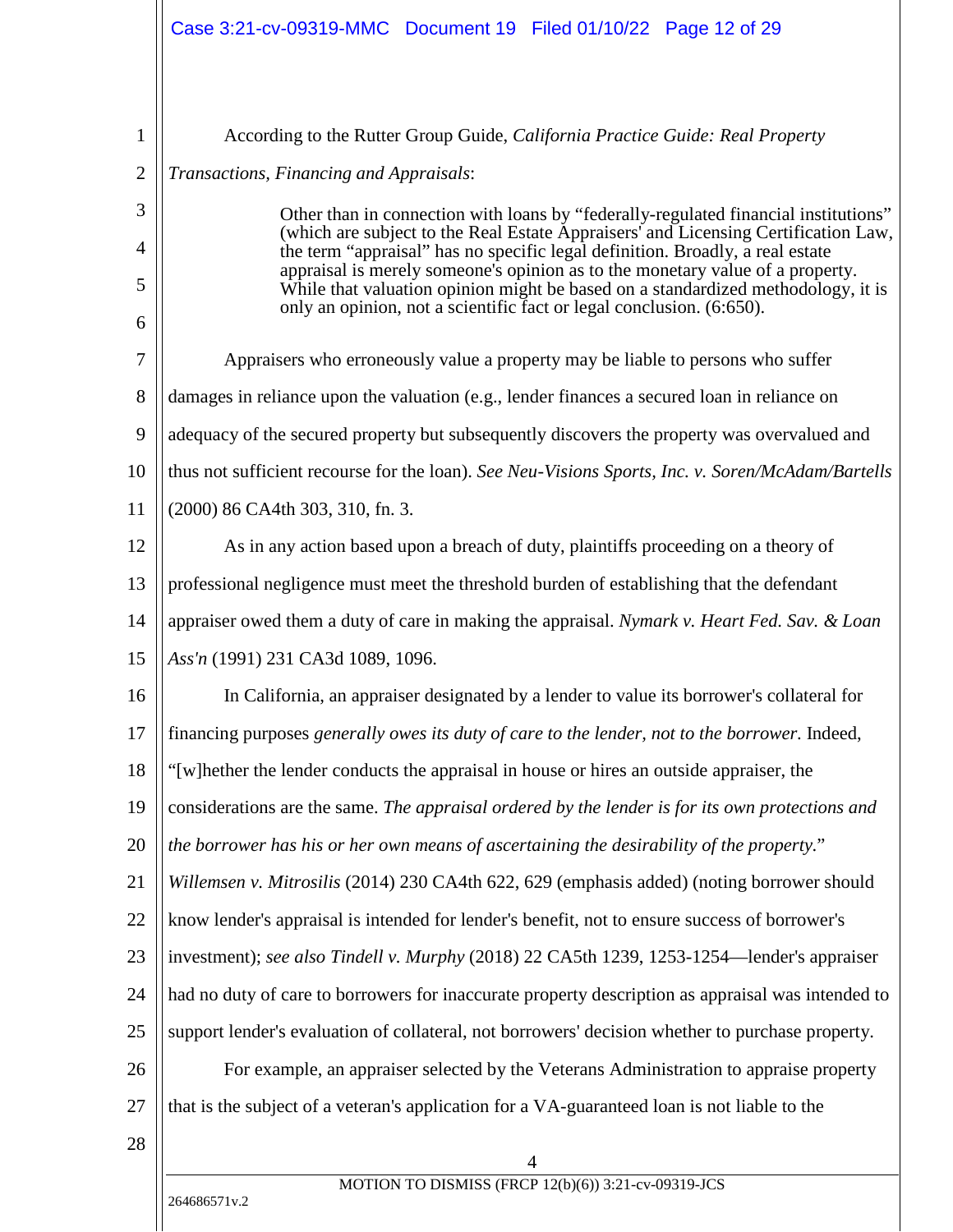<span id="page-12-4"></span><span id="page-12-1"></span>1 2 3 4 5 6 7 8 9 10 11 borrower for negligently undervaluing the property, as a result of which the borrower is rendered ineligible for a VA loan and must obtain conventional financing at a greater cost. *Gay v. Broder* (1980) 109 CA3d 66, 75. The VA's statutory duty to appraise property that is the subject of a VA loan application (38 USC § 3710(b)(5)) is designed to protect the federal government from having to assume the responsibility of a guarantor because of inadequate security. Since the statute is directed at protecting the VA and not the loan applicant, the appraiser's duty of care extends only to the VA. Otherwise, "[c]oncern with the possibility of claims against him for refusing to set a value as high as the loan desired … would deter the appraiser from reporting to the [VA] his true opinion as to value and tend to cause him to breach his duty to the federal government. The policy considerations against the imposition of liability in the instant case are manifest." *Gay v. Broder, supra*, 109 CA3d at 75.

- 12
- 13

# <span id="page-12-3"></span><span id="page-12-2"></span><span id="page-12-0"></span>**c. On all causes of action, Plaintiffs, as borrowers, fail to state a claim upon which relief can be granted against Miller, as an appraiser.**

14 15 16 17 18 19 20 21 22 As discussed above, California case law is unequivocal that an appraisal is prepared to protect the collateral of a lender, not for the protection of the borrower. *Willemsen v. Mitrosilis* (2014) 230 CA4th 622; *Tindell v. Murphy* (2018) 22 CA5th 1239. Here, the Austins admit that in 2020 they contacted their mortgage broker to refinance the Property. (Compl., ¶46). Their mortgage broker retained AMC Links to obtain an appraisal. (Compl., ¶46). AMC Links contracted with Miller to obtain an appraisal of the Property. (Compl., ¶47). Since the appraisal by Miller was prepared after the Austins decided to refinance the Property, the Austins cannot reasonably allege that they relied upon the Miller appraisal in making any decision to refinance the Property.

23 24 25 26 27 Fatally, the Austins admit that they complained to their mortgage broker about the alleged low value provided by Miller. (Compl., ¶68). The mortgage broker, in turn, contacted AMC Links who contracted with another appraiser to prepare a second appraisal. The Austins further admit that they were able to refinance the Property and that their lender relied upon the second appraisal rather than the Miller appraisal in making the decision to make the loan to

28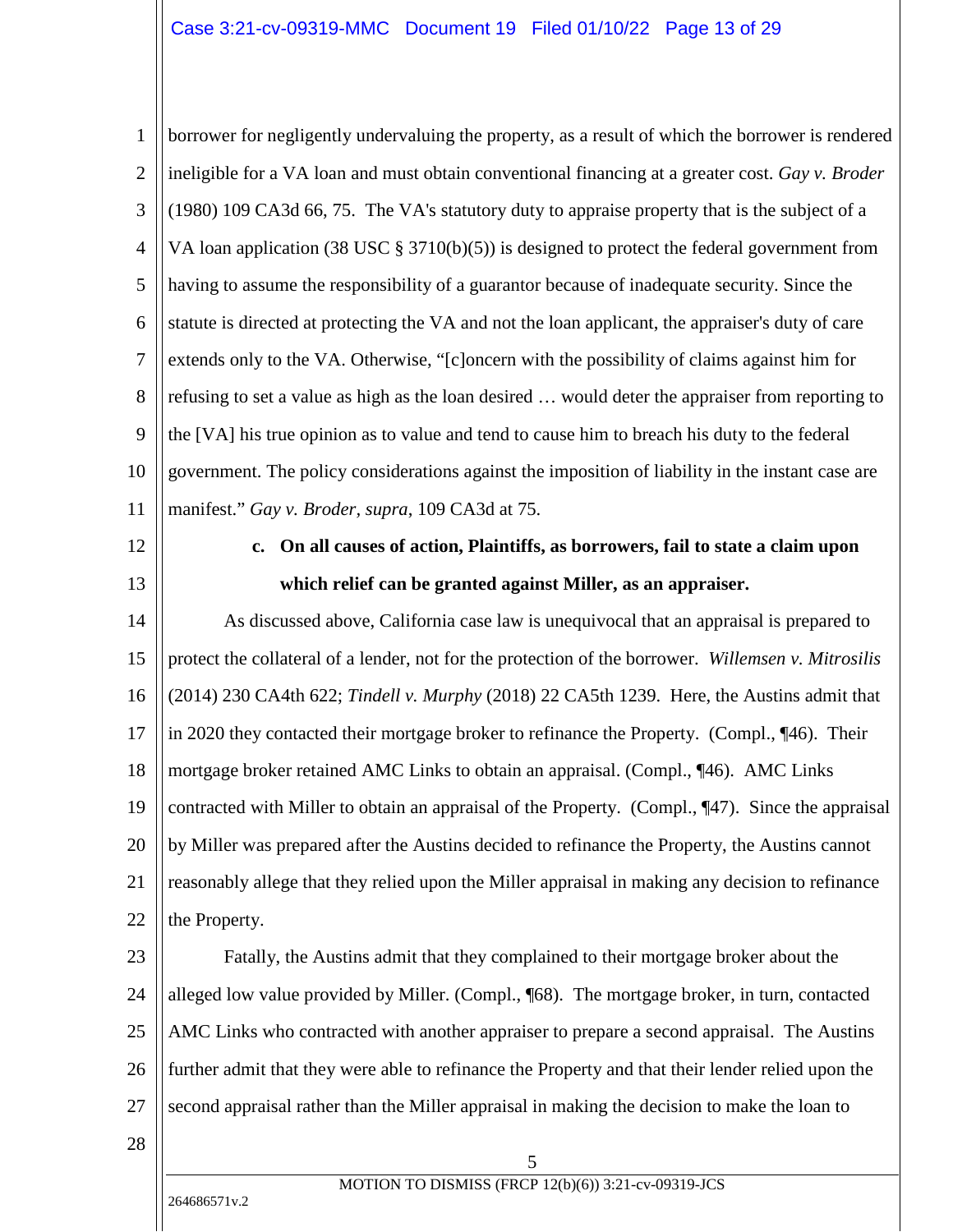<span id="page-13-3"></span>1 refinance the Property. (Compl., ¶77).

<span id="page-13-4"></span><span id="page-13-2"></span><span id="page-13-1"></span><span id="page-13-0"></span>

| $\overline{2}$ | Based upon the allegations, not one individual or entity involved, including the Austins,                                            |
|----------------|--------------------------------------------------------------------------------------------------------------------------------------|
| 3              | FHANC, the Austin's mortgage broker, or even AMC Links, actually relied upon the Miller                                              |
| $\overline{4}$ | appraisal in making any decisions regarding the Austins refinance. While the Austins generally                                       |
| 5              | allege that the one-month delay resulted in them refinancing under less favorable terms, as                                          |
| 6              | demonstrated above, the average mortgage interest rate for 30 year fixed rate mortgages actually                                     |
| $\tau$         | <i>declined</i> between February and March of 2020. <sup>2</sup> As the Court of Appeal held in Gay, a borrower                      |
| 8              | cannot sue an appraiser for undervaluing a property that leads to the borrower obtaining a loan                                      |
| 9              | on less favorable terms. Gay v. Broder (1980) 109 CA3d 66, 75. For these reasons, Plaintiffs                                         |
| 10             | fail to state a claim upon which relief can be granted. This Motion should be granted.                                               |
| 11             | d. On all causes of action, Plaintiffs fail to state a claim upon which relief can be                                                |
| 12             | granted since they fail to allege any specific facts to show that Miller's                                                           |
| 13             | decision were based upon race.                                                                                                       |
| 14             | The Court should find that Plaintiffs have failed to allege sufficient facts to show that                                            |
| 15             | Miller engaged in racial discrimination. First, it is unclear whether Plaintiffs allege that Miller                                  |
| 16             | engaged in disparate treatment or disparate impact based upon race.                                                                  |
| 17             | In order to show disparate <i>treatment</i> based on race, "a plaintiff must establish that the                                      |
| 18             | defendant was motivated to discriminate against the plaintiff on the basis of race." Garcia v.                                       |
| 19             | Country Wide Financial Corp., 2008 WL 7842104, at *7 (C.D. Cal. Jan. 17, 2008) (citing                                               |
| 20             | AFSCME v. State of Washington, 770 F.2d 1401, 1406-07 (9th Cir. 1985)). According to the 9th                                         |
| 21             | Circuit, "liability for disparate treatment hinges upon proof of discriminatory intent." (AFSCME,                                    |
| 22             | 770 F.2d at 1406). Here, Plaintiffs failed to allege any facts to show that Miller was motivated to                                  |
| 23             | discriminate against the Austins based upon their race or that Miller had discriminatory intent                                      |
| 24             | when she drafted the appraisal. Plaintiffs allege "five indicia of racial bias in the Miller                                         |
| 25             | Appraisal" (Compl., [52). Miller responds to each below.                                                                             |
| 26             | First, Plaintiffs argue that Miller's low valuation of the home in Marin City indicates her                                          |
| 27             |                                                                                                                                      |
| 28             | <sup>2</sup> http://www.freddiemac.com/pmms/pmms30.html showing an average rate of 3.47% in February 2020 and 3.45%<br>in March 2020 |
|                | 6<br>MOTION TO DISMISS (FRCP 12(b)(6)) 3:21-cv-09319-JCS                                                                             |
|                | 264686571v.2                                                                                                                         |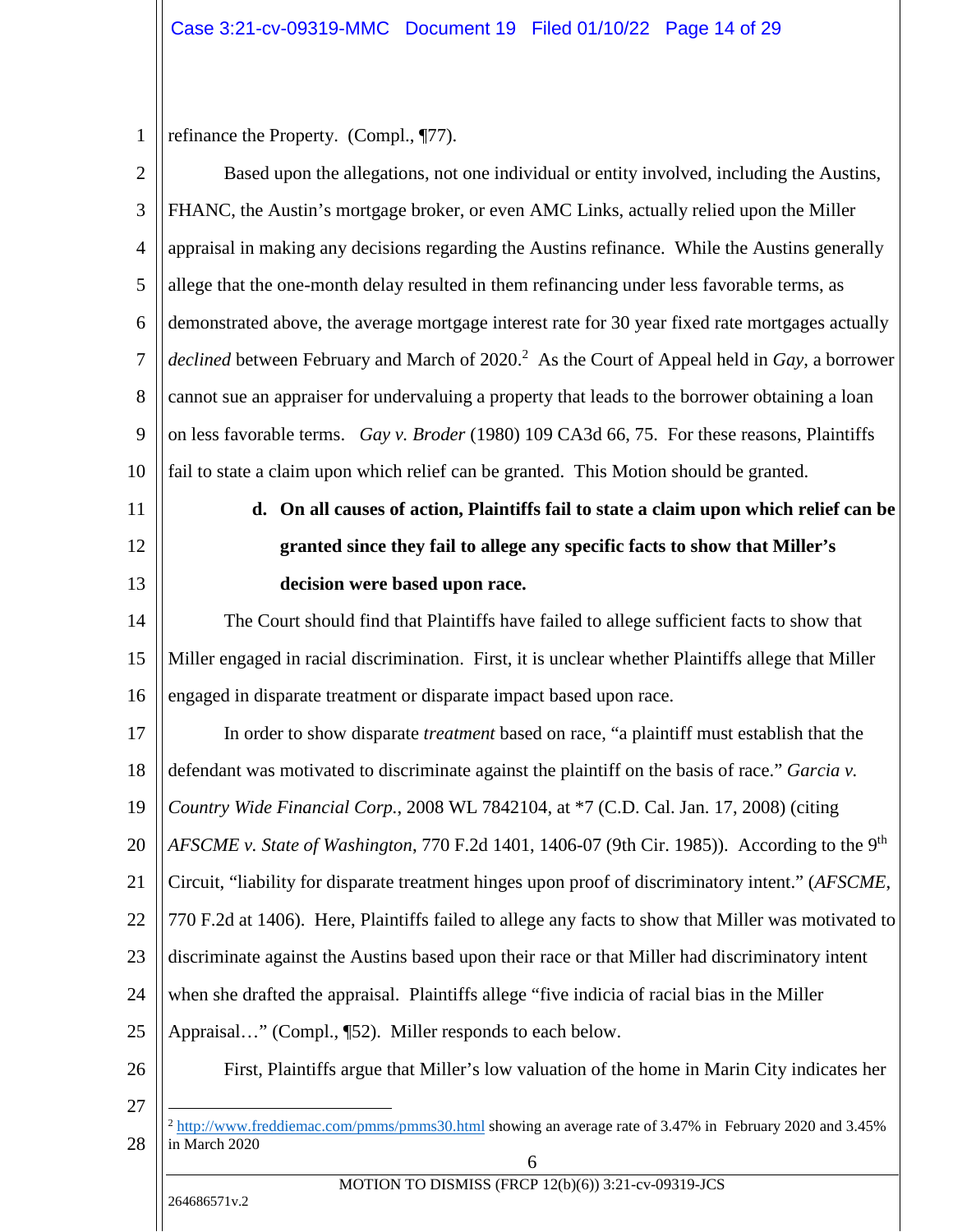|                | Case 3:21-cv-09319-MMC Document 19 Filed 01/10/22 Page 15 of 29                                                                                                                                                                                                                                                                     |  |  |
|----------------|-------------------------------------------------------------------------------------------------------------------------------------------------------------------------------------------------------------------------------------------------------------------------------------------------------------------------------------|--|--|
| $\mathbf{1}$   | racism:                                                                                                                                                                                                                                                                                                                             |  |  |
| $\overline{2}$ | The Miller Appraisal opines that the price of single-family homes in Marin City is                                                                                                                                                                                                                                                  |  |  |
| 3              | between $$270,000$ to $$1,800,000$ , with a "predominate value" of \$720,000. Miller<br>states that this opinion is based on five years of home sales, where no one year                                                                                                                                                            |  |  |
| $\overline{4}$ | had more than four sales.                                                                                                                                                                                                                                                                                                           |  |  |
| 5              | According to Plaintiffs, Miller estimated home values in Marin City to be between                                                                                                                                                                                                                                                   |  |  |
| 6              | \$270,000 to \$1,800,000. However, Miller valued the Subject Property at \$995,000. (Compl.,                                                                                                                                                                                                                                        |  |  |
| 7              | 11). A subsequent appraiser valued it at \$1,482,500. (Compl., 12). Both of these values are                                                                                                                                                                                                                                        |  |  |
| 8              | within Miller's estimates for Marin City. On its face, it is unclear how these estimates are                                                                                                                                                                                                                                        |  |  |
| 9              | evidence of racial discrimination in general and of any racial discrimination directly against the                                                                                                                                                                                                                                  |  |  |
| 10             | Austins.                                                                                                                                                                                                                                                                                                                            |  |  |
| 11             | According to Plaintiffs,                                                                                                                                                                                                                                                                                                            |  |  |
| 12             | This opinion is fundamentally flawed because of the small number of home sales                                                                                                                                                                                                                                                      |  |  |
| 13             | per year and the number of years of home sales evaluated. Using such a small<br>sample size results in a huge margin of error. In fact, the relatively small number                                                                                                                                                                 |  |  |
| 14<br>15       | of sales in Marin City suggests a marketplace where owners do not move often.<br>As a result, extrapolating the value of the Pacheco Street House from sales in<br>Marin City is inherently flawed and statistically unsound. It also evidences an<br>approach to appraisal value that is based on the racial demographics of Marin |  |  |
| 16             | City, or the race of the residents of the Pacheco Street House, or both. (Compl.,<br>$\P$ 54).                                                                                                                                                                                                                                      |  |  |
| 17             | Plaintiffs simply conclude that the small number of years and use of a sample size                                                                                                                                                                                                                                                  |  |  |
| 18             | equates to racial discrimination. The Court should decline to infer racial discrimination based                                                                                                                                                                                                                                     |  |  |
| 19             | upon Miller's use of a small sample size and small number of years for comparable sales in her                                                                                                                                                                                                                                      |  |  |
| 20             | analysis. The allegations fail to show an intent to discriminate.                                                                                                                                                                                                                                                                   |  |  |
| 21             | Next, Plaintiffs allege that:                                                                                                                                                                                                                                                                                                       |  |  |
| 22             | Miller states in her report that Marin City has a 'distinct marketability which                                                                                                                                                                                                                                                     |  |  |
| 23             | differs from the surrounding areas.' Based on the racial demographics and history<br>of Marin City, this phrase is coded based on race Marin City has such a small                                                                                                                                                                  |  |  |
| 24<br>25       | number of home sales from year to year that there is not a statistically significant<br>and legitimate basis on which to conclude that it has a "distinct marketability."<br>(Compl., ¶55).                                                                                                                                         |  |  |
| 26             | Plaintiffs fail to allege any facts to support their allegation that stating that an area has a                                                                                                                                                                                                                                     |  |  |
| 27             | "distinct marketability" shows that Miller discriminated against the Austins based upon their                                                                                                                                                                                                                                       |  |  |
| 28             | 7                                                                                                                                                                                                                                                                                                                                   |  |  |
|                | MOTION TO DISMISS (FRCP 12(b)(6)) 3:21-cv-09319-JCS                                                                                                                                                                                                                                                                                 |  |  |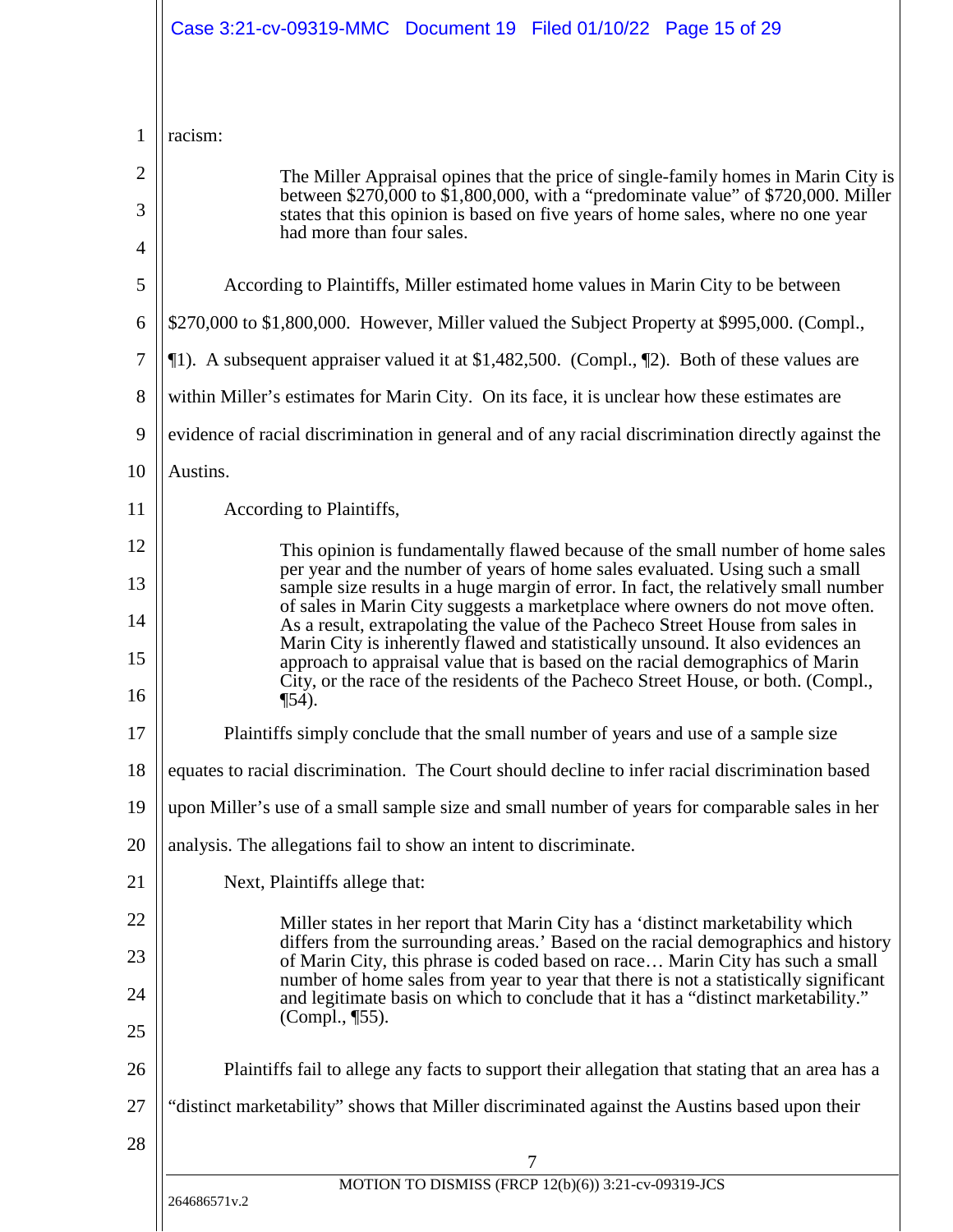| $\mathbf{1}$   | race. It is self-evident that every geographical area would have some sort of distinct                                                                                                                                                             |  |  |
|----------------|----------------------------------------------------------------------------------------------------------------------------------------------------------------------------------------------------------------------------------------------------|--|--|
| $\overline{2}$ | marketability. If Plaintiffs' argument is accepted, any appraiser who used the term "distinct"                                                                                                                                                     |  |  |
| 3              | marketability" to describe a home in Marin City would be liable for racial discrimination.                                                                                                                                                         |  |  |
| $\overline{4}$ | Next, Plaintiffs argue that Miller must be engaged in racial discrimination since she                                                                                                                                                              |  |  |
| 5              | allegedly used "dated market trends" (Compl., [57). To support this allegation, Plaintiffs                                                                                                                                                         |  |  |
| 6              | allege that:                                                                                                                                                                                                                                       |  |  |
| 7              | Marin City, like other communities that are predominantly non-white in the<br>United States, experienced foreclosures during the Great Recession at a higher<br>rate than predominantly white communities. The relatively higher rate of           |  |  |
| 8              | foreclosures in non-white communities is directly linked to the history of<br>redlining, segregation, discrimination, and lack of access to credit in such                                                                                         |  |  |
| 9              | communities. Accordingly, considering "market trends" from 2008<br>disproportionately and inappropriately devalues property in Marin City, because                                                                                                 |  |  |
| 10             | more than ten years have passed and the market value for single-family housing in<br>the area has rebounded entirely" (Compl., [57).                                                                                                               |  |  |
| 11             |                                                                                                                                                                                                                                                    |  |  |
| 12             | The fact that Miller allegedly used dated marketing trend information does not mean that                                                                                                                                                           |  |  |
| 13             | she discriminated against the Austins. Plaintiffs fail to show how Miller's use of allegedly dated                                                                                                                                                 |  |  |
| 14             | real estate market trends actually impacted the appraised value in any way.                                                                                                                                                                        |  |  |
| 15             | Next, Plaintiffs take issue with Miller's choice of comparable properties used in her                                                                                                                                                              |  |  |
| 16             | appraisal. (Compl., ¶[59-61). According to Plaintiffs,                                                                                                                                                                                             |  |  |
| 17             | Miller selected five property sales and one sale listing as comps in analyzing the                                                                                                                                                                 |  |  |
| 18             | value of the Pacheco Street House. Despite the paucity of recent sales in Marin<br>City, three of the six comps selected by Miller were in Marin City. Two of those<br>three properties were not comparable to the Pacheco Street House in any way |  |  |
| 19             | except for their location in Marin City. One was a bank-owned property that sold                                                                                                                                                                   |  |  |
| 20             | in foreclosure a full two years before. One was an attached dwelling that was<br>contained within a planned unit development. (Compl., [59)(emphasis added).                                                                                       |  |  |
| 21             | From Plaintiffs' issues with Miller's comparable properties, Plaintiffs conclude that                                                                                                                                                              |  |  |
| 22             | "Many [properties] would have proven more comparable than the comps selected by Miller if                                                                                                                                                          |  |  |
| 23             | race had not been a consideration. (Compl., [60). However, there is nothing inherently racist                                                                                                                                                      |  |  |
| 24             | about choosing comparable properties that are located in the same city as the Subject Property.                                                                                                                                                    |  |  |
| 25             | Without any direct (or indirect) evidence of actual racial discrimination, Miller's choice of                                                                                                                                                      |  |  |
| 26             | comparable properties cannot support Plaintiffs' claim of discrimination.                                                                                                                                                                          |  |  |
| 27             | Finally, Plaintiffs take issue with adjustments made to the values of comparable                                                                                                                                                                   |  |  |
| 28             |                                                                                                                                                                                                                                                    |  |  |
|                | 8<br>MOTION TO DISMISS (FRCP 12(b)(6)) 3:21-cv-09319-JCS                                                                                                                                                                                           |  |  |
|                | 264686571v.2                                                                                                                                                                                                                                       |  |  |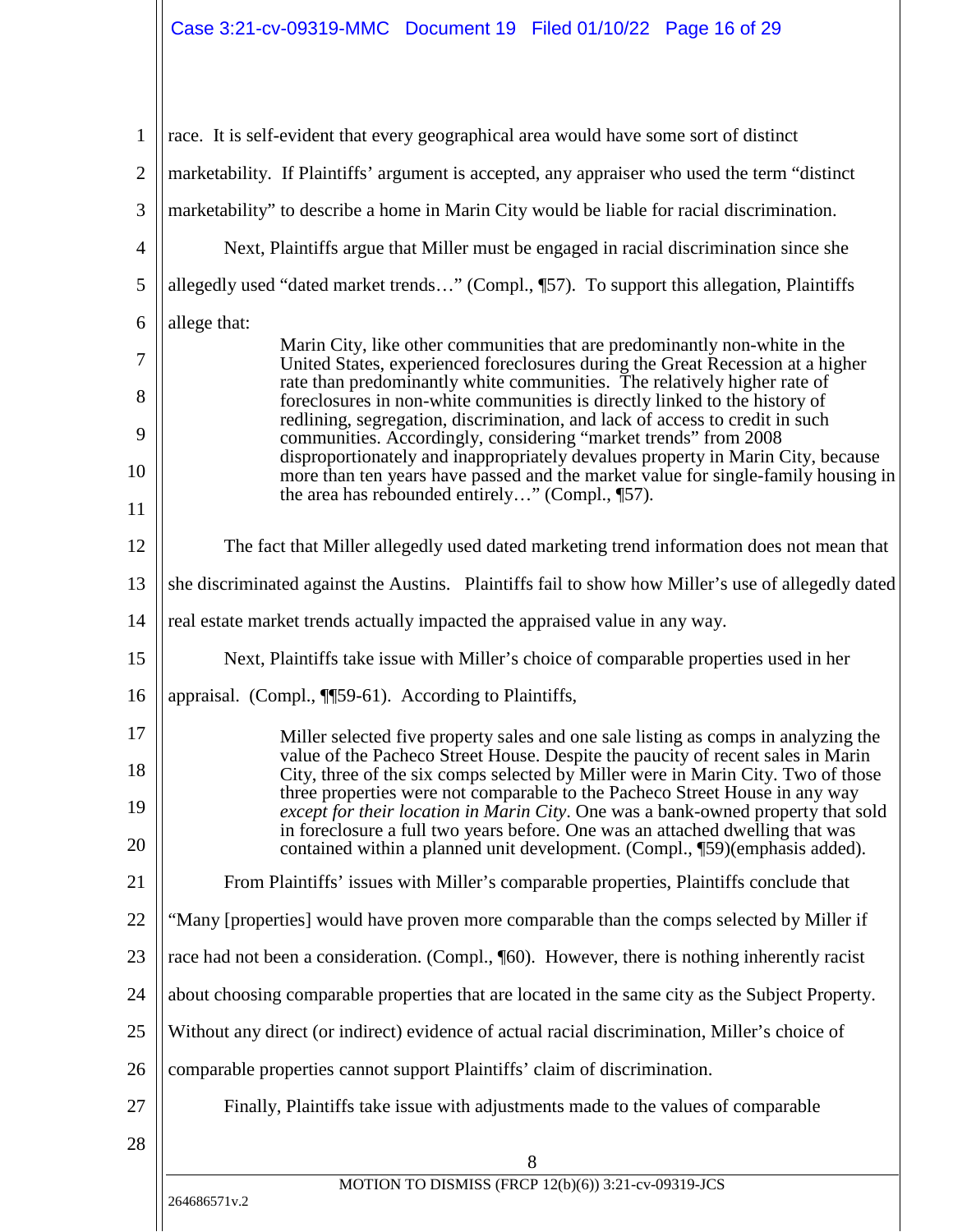<span id="page-16-2"></span><span id="page-16-1"></span><span id="page-16-0"></span>

| 1              | properties in the appraisal. (Compl., ¶¶61-61). According to Plaintiffs, "[t]here are not enough                                                                 |
|----------------|------------------------------------------------------------------------------------------------------------------------------------------------------------------|
| $\overline{2}$ | property sales in Marin City to assert that there is any statistical average 'price per square foot'                                                             |
| 3              | for houses in Marin City as compared with Mill Valley or Sausalito" (Compl., [61).                                                                               |
| 4              | According to Plaintiffs, these adjustments in the value of the comparables "can be explained only                                                                |
| 5              | by race-based bias." (Compl., ¶62). However, routine adjustments to the values of comparable                                                                     |
| 6              | properties used in an appraisal does not support Plaintiffs' argument that Miller engaged in                                                                     |
| $\overline{7}$ | intentional racial discrimination or evidence an intent to discrminate.                                                                                          |
| 8              | Notably, 42 U.S.C. §3605 states,                                                                                                                                 |
| 9              | Nothing in this subchapter prohibits a person engaged in the business of<br>furnishing appraisals of real property to take into consideration factors other than |
| 10             | race, color, religion, national origin, sex, handicap, or familial status.                                                                                       |
| 11             | None of the "indicia" alleged by Plaintiffs shows that Miller was motivated to                                                                                   |
| 12             | discriminate against the Austins on the basis of race. Each of the "indicia" alleged by Plaintiffs                                                               |
| 13             | could equally be explained by non-discriminatory factors. Plaintiffs do not allege that Miller                                                                   |
| 14             | treated any other borrowers differently than the Austins. Even if they did, that would not not                                                                   |
| 15             | necessarily indicate a discriminatory motive. See, e.g., Thomas v. San Francisco Housing                                                                         |
| 16             | Authority, 2017 WL 878064, at *4-5 (N.D. Cal. Mar. 6, 2017) (dismissing disparate treatment                                                                      |
| 17             | claim on the basis that impact-related allegations do not suffice to allege intentionally                                                                        |
| 18             | discriminatory conduct); see also Hamilton v. Lincoln Mariners Assocs. Ltd., 2014 WI 5180885,                                                                    |
| 19             | at $*5$ (S.D. Cal Oct. 14, 2014) (holding that dismissal was proper where the complaint failed to                                                                |
| 20             | allege sufficient factual material to permit the inference that defendants' action were "more                                                                    |
| 21             | likely than not motivated by discriminatory criteria").                                                                                                          |
| 22             | Plaintiffs allege in passing that "In the alternative, or in addition, the methods of                                                                            |
| 23             | valuation used by Miller had a disparate <i>impact</i> on African American homeowners or home                                                                    |
| 24             | purchasers based on their race." (Compl., [66). However, Plaintiffs fail to allege any facts that                                                                |
| 25             | show how Miller's appraisal for the Austin's refinance would impact any other homeowners.                                                                        |
| 26             | Therefore, this argument should be ignored.                                                                                                                      |
| 27             | ///                                                                                                                                                              |
| 28             |                                                                                                                                                                  |
|                | 9<br>MOTION TO DISMISS (FRCP 12(b)(6)) 3:21-cv-09319-JCS                                                                                                         |
|                | 264686571v.2                                                                                                                                                     |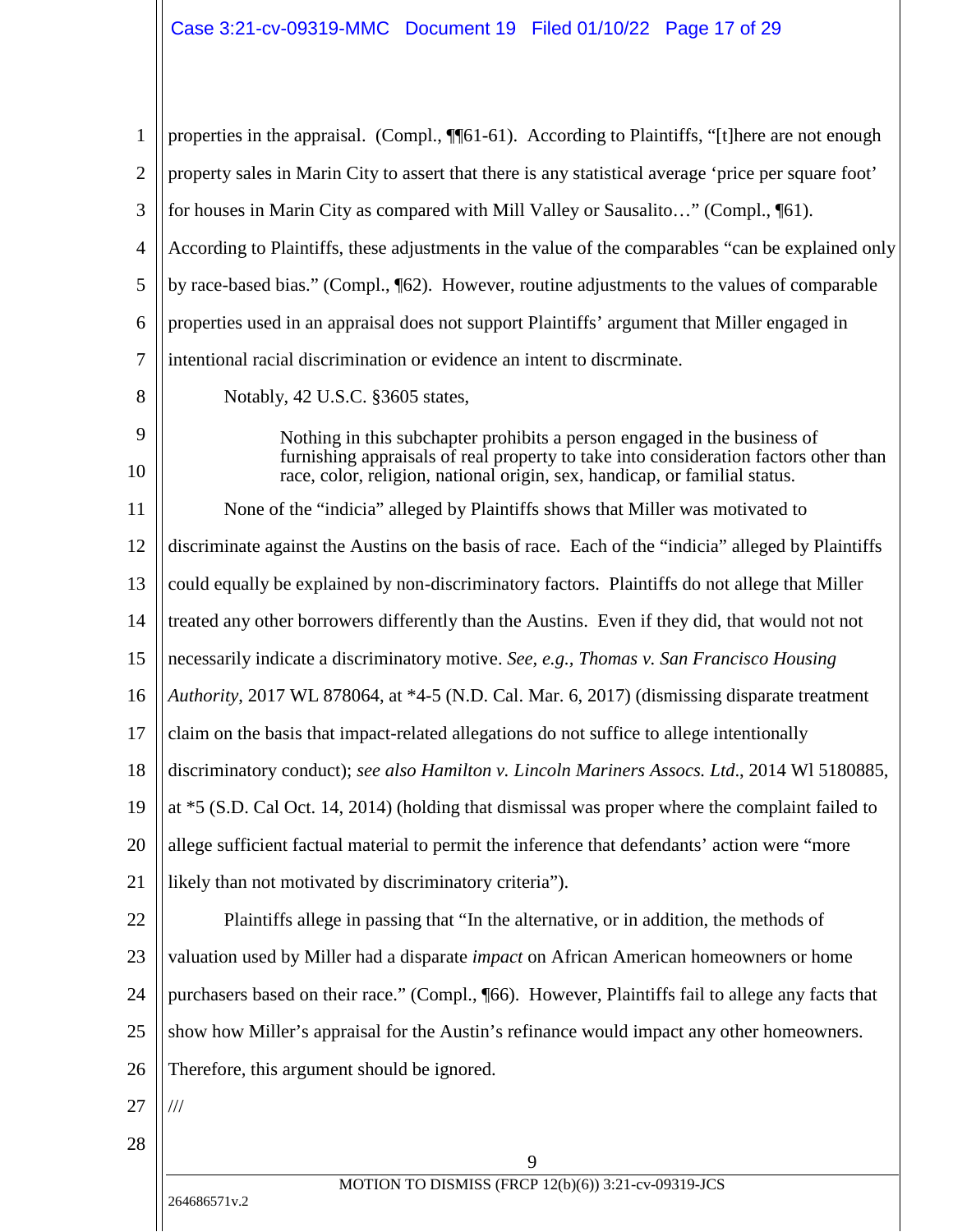<span id="page-17-13"></span><span id="page-17-12"></span><span id="page-17-11"></span><span id="page-17-10"></span><span id="page-17-9"></span><span id="page-17-8"></span><span id="page-17-7"></span><span id="page-17-6"></span><span id="page-17-5"></span><span id="page-17-4"></span><span id="page-17-3"></span><span id="page-17-2"></span><span id="page-17-1"></span><span id="page-17-0"></span>

|                                                                                                                                                              | et seq. fails to state a claim upon which relief can be granted.                                                                                                                                         |  |                                                                                                                                                                                                                                                                                                                                                                                                                                                                                                                                                                                         |
|--------------------------------------------------------------------------------------------------------------------------------------------------------------|----------------------------------------------------------------------------------------------------------------------------------------------------------------------------------------------------------|--|-----------------------------------------------------------------------------------------------------------------------------------------------------------------------------------------------------------------------------------------------------------------------------------------------------------------------------------------------------------------------------------------------------------------------------------------------------------------------------------------------------------------------------------------------------------------------------------------|
|                                                                                                                                                              |                                                                                                                                                                                                          |  |                                                                                                                                                                                                                                                                                                                                                                                                                                                                                                                                                                                         |
|                                                                                                                                                              | Plaintiffs allege that all defendants injured Plaintiffs by committing the following                                                                                                                     |  |                                                                                                                                                                                                                                                                                                                                                                                                                                                                                                                                                                                         |
|                                                                                                                                                              | discriminatory housing practices:                                                                                                                                                                        |  |                                                                                                                                                                                                                                                                                                                                                                                                                                                                                                                                                                                         |
|                                                                                                                                                              | Otherwise making unavailable or denying housing opportunities based on race, in<br>violation of 42 U.S.C. $\S$ 3604 (a).                                                                                 |  |                                                                                                                                                                                                                                                                                                                                                                                                                                                                                                                                                                                         |
|                                                                                                                                                              | For any person or other entity whose business includes engaging in residential<br>real estate-related transactions, including the appraising of residential real                                         |  |                                                                                                                                                                                                                                                                                                                                                                                                                                                                                                                                                                                         |
|                                                                                                                                                              | properties, to discriminate against any person in making available such a<br>transaction, or in the performance of such services, because of race, in violation of                                       |  |                                                                                                                                                                                                                                                                                                                                                                                                                                                                                                                                                                                         |
|                                                                                                                                                              | 42 U.S.C. § 3605(a); 24 C.F.R. §§ 100.110(b); 100.135 (a) and (d).                                                                                                                                       |  |                                                                                                                                                                                                                                                                                                                                                                                                                                                                                                                                                                                         |
|                                                                                                                                                              | Interfering with any person in the exercise or enjoyment of any right granted or<br>protected by the Fair Housing Act, including 42 U.S.C. §§ 3604, 3605, 3606, in<br>violation of 42 U.S.C. $\S 3617$ . |  |                                                                                                                                                                                                                                                                                                                                                                                                                                                                                                                                                                                         |
|                                                                                                                                                              | Making or printing a statement with respect to the sale of a dwelling that indicates                                                                                                                     |  |                                                                                                                                                                                                                                                                                                                                                                                                                                                                                                                                                                                         |
|                                                                                                                                                              | preference, limitation, or discrimination based on race, or an intention to make<br>such a preference, limitation or discrimination, in violation of 42 U.S.C. §                                         |  |                                                                                                                                                                                                                                                                                                                                                                                                                                                                                                                                                                                         |
| 13<br>$3604(c)$ .<br>Miller incorporates her prior arguments into this section as though set out completely.<br>14                                           |                                                                                                                                                                                                          |  |                                                                                                                                                                                                                                                                                                                                                                                                                                                                                                                                                                                         |
|                                                                                                                                                              | i. The FHA does not apply to the refinance of the Subject Property.                                                                                                                                      |  |                                                                                                                                                                                                                                                                                                                                                                                                                                                                                                                                                                                         |
| The Federal Fair Housing Act ("FHA") (42 U.S.C. §§ 3601 to 3631) applies to all                                                                              |                                                                                                                                                                                                          |  |                                                                                                                                                                                                                                                                                                                                                                                                                                                                                                                                                                                         |
| residential dwellings, including mobilehomes, unless otherwise excepted. Colony Cove                                                                         |                                                                                                                                                                                                          |  |                                                                                                                                                                                                                                                                                                                                                                                                                                                                                                                                                                                         |
| Associates v. Brown (1990) 220 Cal. App. 3d 195, 201; U.S. v. Warwick Mobile Home Estates,                                                                   |                                                                                                                                                                                                          |  |                                                                                                                                                                                                                                                                                                                                                                                                                                                                                                                                                                                         |
|                                                                                                                                                              | Inc., 537 F.2d 1148, 1150 (4th Cir. 1976). The Act does not apply to any dwelling solely                                                                                                                 |  |                                                                                                                                                                                                                                                                                                                                                                                                                                                                                                                                                                                         |
| because it is subject to a mortgage or trust deed held by an institution insured by the Federal                                                              |                                                                                                                                                                                                          |  |                                                                                                                                                                                                                                                                                                                                                                                                                                                                                                                                                                                         |
| Deposit Insurance Corporation or the Federal Savings and Loan Insurance Corporation. 42<br>U.S.C. $§$ 3603(a)(1).<br>Pursuant to § 3603, the FHA applies to: |                                                                                                                                                                                                          |  |                                                                                                                                                                                                                                                                                                                                                                                                                                                                                                                                                                                         |
|                                                                                                                                                              |                                                                                                                                                                                                          |  | (A) dwellings owned or operated by the Federal Government;<br>(B) dwellings provided in whole or in part with the aid of loans, advances, grants,<br>or contributions made by the Federal Government;<br>(C) dwellings provided in whole or in part by loans insured, guaranteed, or<br>otherwise secured by the credit of the Federal Government: Provided, That<br>nothing contained in subparagraphs (B) and (C) of this subsection shall be<br>applicable to dwellings solely by virtue of the fact that they are subject to<br>mortgages held by an FDIC or FSLIC institution; and |
|                                                                                                                                                              |                                                                                                                                                                                                          |  | 10                                                                                                                                                                                                                                                                                                                                                                                                                                                                                                                                                                                      |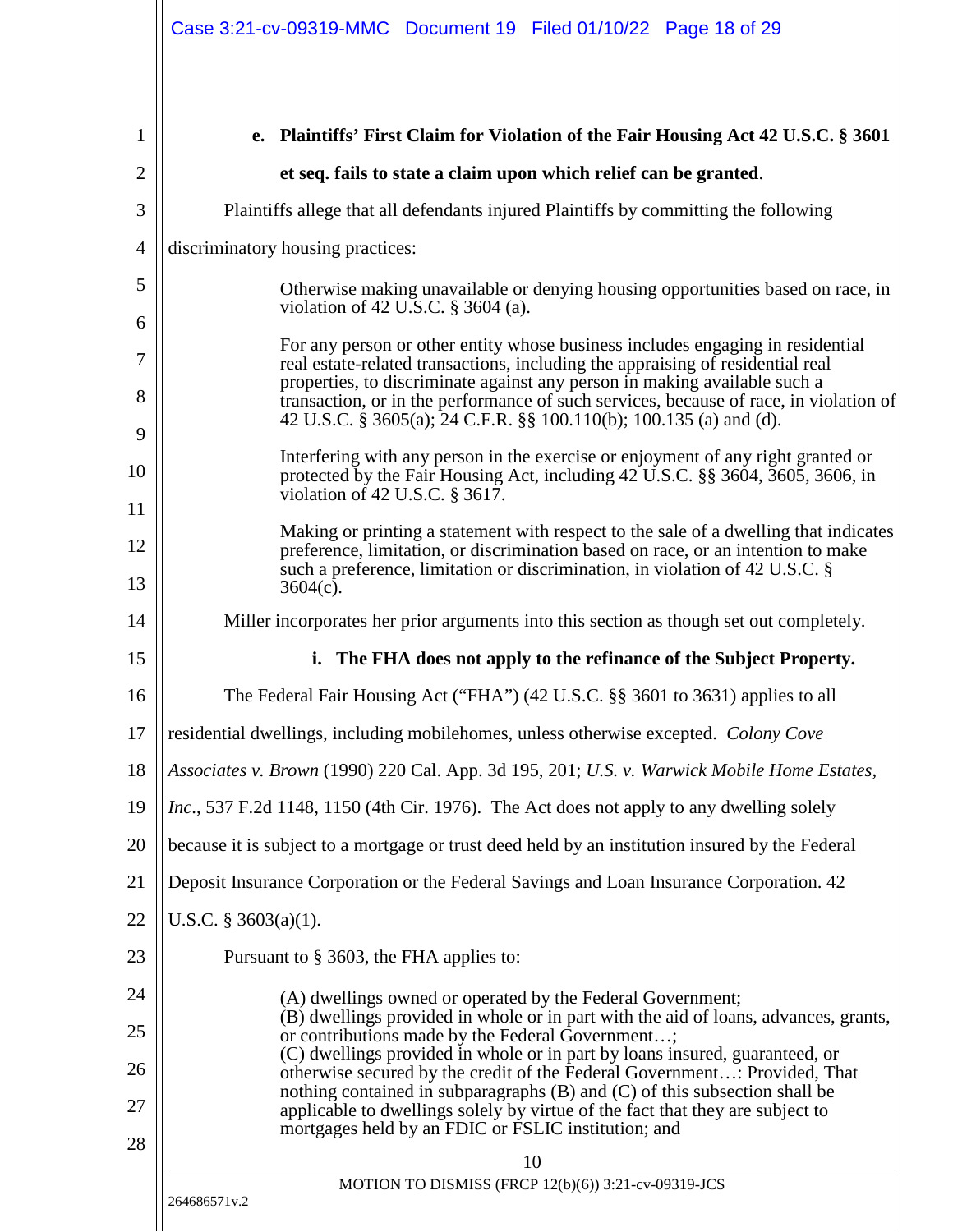## Case 3:21-cv-09319-MMC Document 19 Filed 01/10/22 Page 19 of 29

(D) dwellings provided by the development or the redevelopment of real property purchased, rented, or otherwise obtained from a State or local public agency receiving Federal financial assistance for slum clearance or urban renewal with respect to such real property under loan or grant contracts entered into after November 20, 1962.

4 5 6 7 8 9 10 Here, the Subject Property (and attempted refinance) does not fit under any of these categories. Plaintiffs do not allege that the subject refinance loan was "insured, guaranteed, or otherwise secured by the credit of the Federal Government..." 42 U.S.C.  $\S 3603(a)(1)(C)$ . Plaintiffs make reference to FHA guaranteed bank loans (Compl., ¶17) but do not allege that the subject loan was a loan guaranteed by the Federal Government. Notably, the FHA does not typically apply to the private sale or rental of a single family house by an owner. 42 U.S.C. § 3603(b). For these reasons, the FHA does not apply to the Subject Property.

11

1

2

3

### <span id="page-18-5"></span><span id="page-18-4"></span><span id="page-18-3"></span><span id="page-18-2"></span><span id="page-18-0"></span>**ii. Claim under 42 U.S.C. § 3604(a)**

12 13 14 15 16 17 As to the claim made under 42 U.S.C. § 3604(a), Plaintiffs fail to state a claim upon which relief can be granted because they have not alleged that Miller made unavailable or denied housing opportunities based on race. Plaintiffs claim that Miller performed an appraisal on a home that the Austins *already owned*. (Compl., ¶1). Furthermore, the Austins admit that they were able to complete the refinance transaction. (Compl.,  $\P$ 77). Therefore, Plaintiffs failed to allege that Miller made unavailable or denied Plaintiffs any housing opportunities.

18 19 From the undersigned's research, only two cases brought under this statute relate to appraisals. Neither of the cases were brought against the appraisers themselves.

<span id="page-18-1"></span>20 21 22 23 24 25 26 27 In *Hanson v. Veterans Admin.*, C.A.5 (Tex.) 1986, 800 F.2d 1381, District Court for the Southern District of Texas, James DeAnda, J., granted VA's motion to dismiss, and plaintiffs appealed. The Court of Appeals, W. Eugene Davis, Circuit Judge, held that: (1) evidence regarding Veterans Administration's appraisal practices in operating home loan guaranty program supported finding that low VA appraisals of property in racially mixed neighborhood were not result of discriminatory intent, and (2) statistical evidence was insufficient to establish that the appraisals resulted in a racially based negative impact on home value in the area. The present case is distinguishable since in *Hanson* the appraiser was not named as a defendant.

28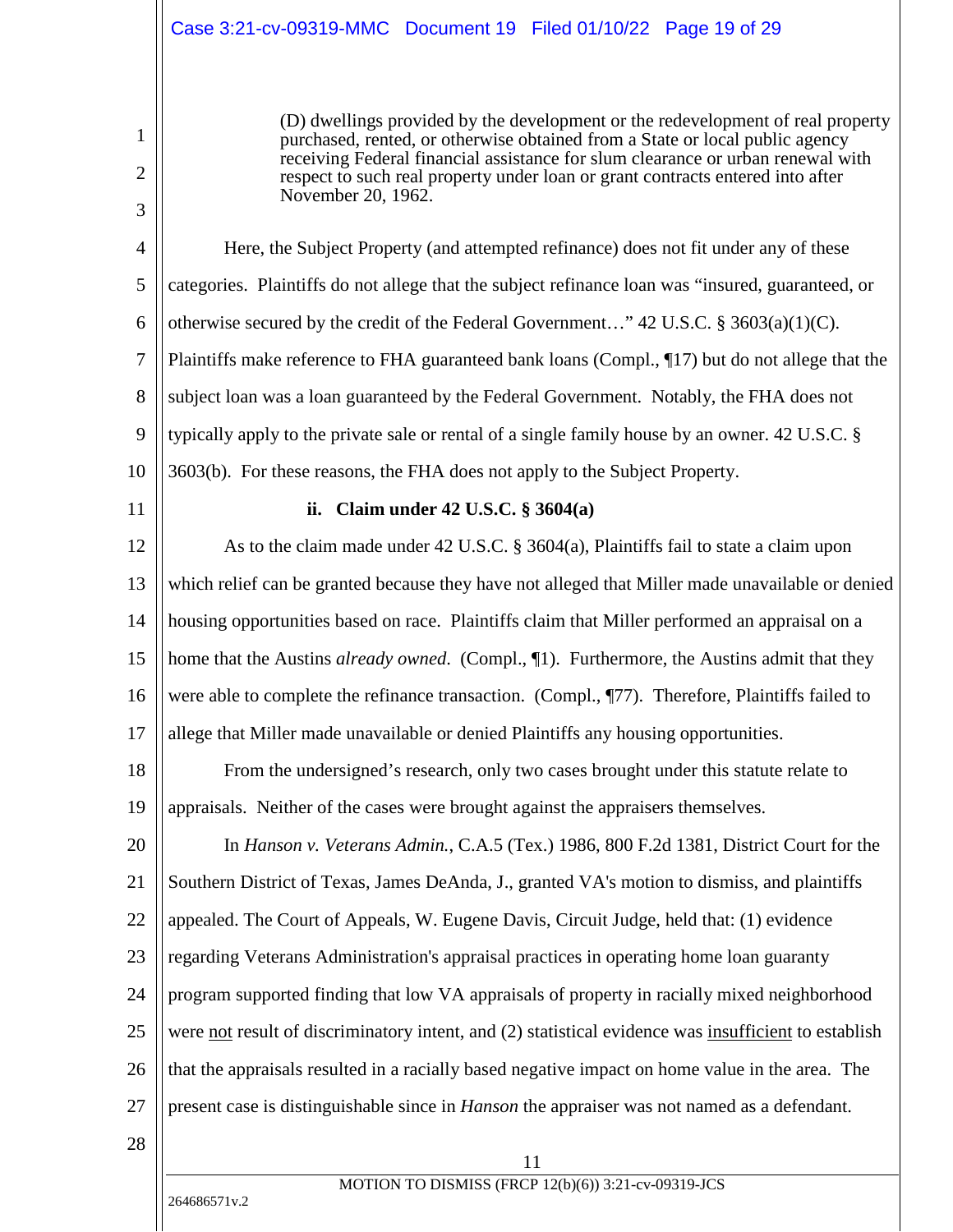<span id="page-19-8"></span><span id="page-19-7"></span><span id="page-19-6"></span><span id="page-19-5"></span><span id="page-19-4"></span><span id="page-19-3"></span><span id="page-19-2"></span><span id="page-19-1"></span><span id="page-19-0"></span>

| $\mathbf{1}$   | In Steptoe v. Savings of America, N.D.Ohio 1992, 800 F.Supp. 1542, prospective                                                                                                                                                                         |
|----------------|--------------------------------------------------------------------------------------------------------------------------------------------------------------------------------------------------------------------------------------------------------|
| $\overline{2}$ | purchasers of a home brought an action <i>against a mortgage lender</i> under the FHA and civil                                                                                                                                                        |
| 3              | rights statutes alleging racially discriminatory appraisal and lending practices. Steptoe is                                                                                                                                                           |
| $\overline{4}$ | distinguishable from the current case because the plaintiffs sued Savings of America ("SOA"),                                                                                                                                                          |
| 5              | the lender. The Court laid out the elements of a prima facie case under §3604, as follows:                                                                                                                                                             |
| 6              | The parties have cited, and this Court is aware of, only one case dealing with the                                                                                                                                                                     |
| 7              | elements of a prima facie case under §§ 3604 and 3605 where the discrimination<br>alleged is based on a defendant's appraisal practices. In that case, Old West End<br>Ass'n. v. Buckeye Fed. Sav. & Loan, 675 F. Supp. 1100 (N.D. Ohio 1987), a white |
| 8              | couple had attempted to purchase a home in the Old West End of Toledo. The<br>court, applying the analysis enunciated by the Supreme Court in McDonnell                                                                                                |
| 9<br>10        | Douglas Corp. v. Green, 411 U.S. 792, 36 L. Ed. 2d 668, 93 S. Ct. 1817 (1973),<br>held that the plaintiffs had made out a prima facie case under both the Fair<br>Housing Act and the Civil Rights Act by establishing that:                           |
| 11             | (1) the housing sought to be secured was in a minority neighborhood;                                                                                                                                                                                   |
| 12             | (2) that an application for a loan to purchase the housing located in a minority                                                                                                                                                                       |
| 13             | neighborhood was made;                                                                                                                                                                                                                                 |
| 14             | (3) that an independent appraisal concluded that the value of the housing equaled<br>the sale price;                                                                                                                                                   |
| 15             | (4) that the buyers were credit worthy; and                                                                                                                                                                                                            |
| 16             | (5) that the loan was rejected.                                                                                                                                                                                                                        |
| 17             | Here, Plaintiffs cannot satisfy these elements against Miller. They have not alleged that                                                                                                                                                              |
| 18             | any housing was "sought." They have not alleged that the Subject Property was in a minority                                                                                                                                                            |
| 19             | neighborhood. In fact, they argue that the Subject Property was not located in a minority                                                                                                                                                              |
| 20             | neighborhood or at least that Miller should have considered comparable properties in other                                                                                                                                                             |
| 21             | neighborhood to obtain her valuation. (Compl., ¶54-55). Further, Plaintiffs do not allege that                                                                                                                                                         |
| 22             | there was an application to purchase any property, that an independent appraisal concluded the                                                                                                                                                         |
| 23             | value of the housing equaled the sales price or that the loan was rejected. In fact, Plaintiffs                                                                                                                                                        |
| 24             | allege that their loan was accepted and they were able to refinance the Subject Property.                                                                                                                                                              |
| 25             | (Compl., ¶77). Therefore, the Court should find that Plaintiffs cannot state a claim upon which                                                                                                                                                        |
| 26             | relief can be granted under 42 U.S.C. § 3604 (a).                                                                                                                                                                                                      |
| 27             | Claim under 42 U.S.C. § 3605(a); 24 C.F.R. §§ 100.110(b); 100.135 (a)<br>iii.                                                                                                                                                                          |
| 28             | 12                                                                                                                                                                                                                                                     |
|                | MOTION TO DISMISS (FRCP 12(b)(6)) 3:21-cv-09319-JCS                                                                                                                                                                                                    |
|                | 264686571v.2                                                                                                                                                                                                                                           |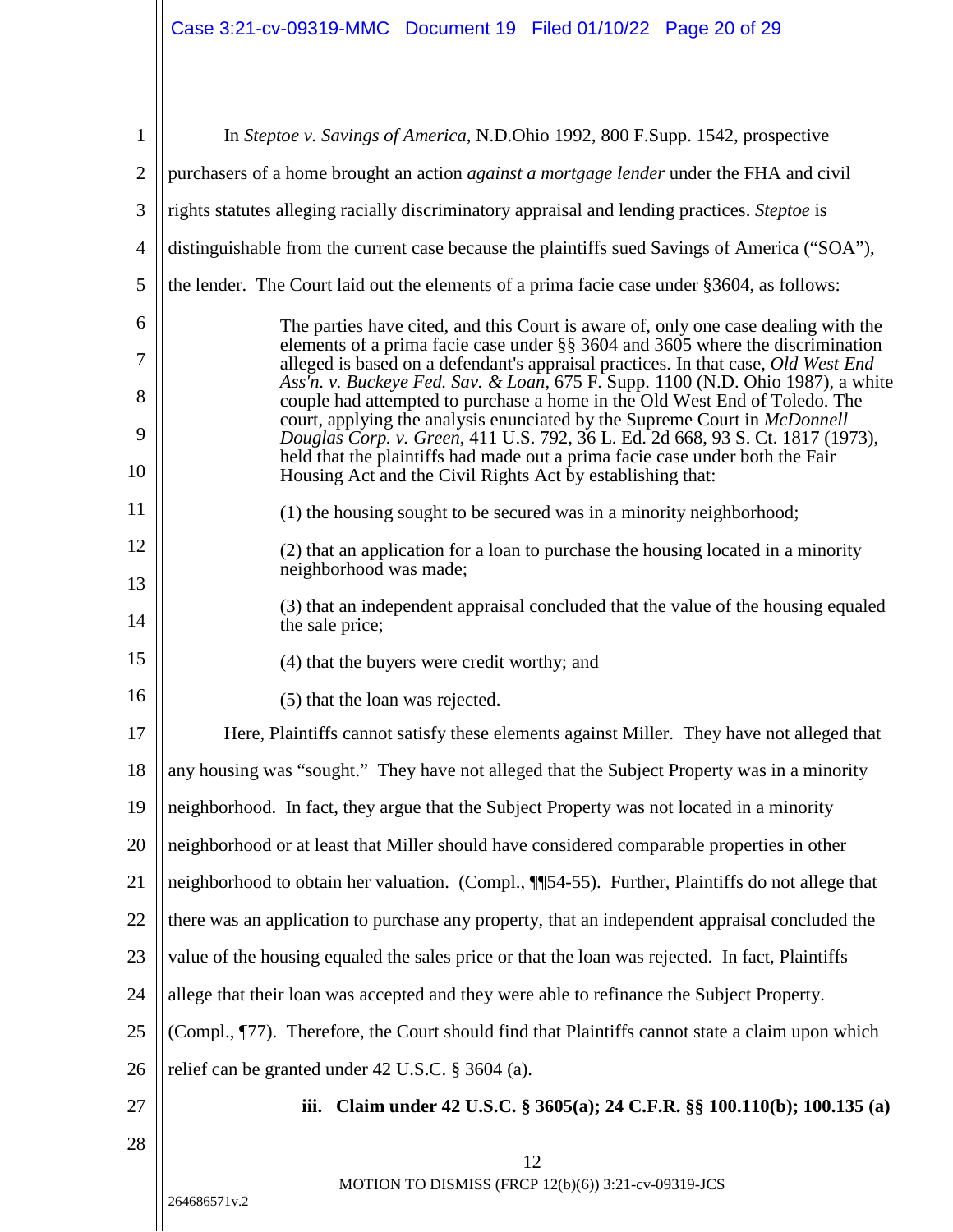<span id="page-20-9"></span><span id="page-20-8"></span><span id="page-20-7"></span><span id="page-20-6"></span><span id="page-20-5"></span><span id="page-20-4"></span><span id="page-20-3"></span><span id="page-20-2"></span><span id="page-20-1"></span><span id="page-20-0"></span>

|                                                                                | and $(d)$ .                                                                                                                                                                                                                                                                                                                                                                   |  |
|--------------------------------------------------------------------------------|-------------------------------------------------------------------------------------------------------------------------------------------------------------------------------------------------------------------------------------------------------------------------------------------------------------------------------------------------------------------------------|--|
|                                                                                | 42 U.S.C. §3605 states,                                                                                                                                                                                                                                                                                                                                                       |  |
|                                                                                | (a) It shall be unlawful for any person or other entity whose business includes                                                                                                                                                                                                                                                                                               |  |
|                                                                                | engaging in residential real estate-related transactions to discriminate against any<br>person in making available such a transaction, or in the terms or conditions of<br>such a transaction, because of race, color, religion, sex, handicap, familial status,                                                                                                              |  |
|                                                                                | or national origin.                                                                                                                                                                                                                                                                                                                                                           |  |
|                                                                                | Of the cases brought under 42 U.S.C. $\S$ 3605(a), only two cases relate to appraisers.                                                                                                                                                                                                                                                                                       |  |
|                                                                                | The first case, Steptoe v. Savings of America, N.D.Ohio 1992, 800 F.Supp. 1542, is                                                                                                                                                                                                                                                                                            |  |
|                                                                                | inapplicable and distinguishable as discussed above.                                                                                                                                                                                                                                                                                                                          |  |
|                                                                                | The second case, <i>Latimore v. Citibank</i> , <i>F.S.B.</i> , N.D.Ill.1997, 979 F.Supp. 662, affirmed                                                                                                                                                                                                                                                                        |  |
|                                                                                | 151 F.3d 712, involved allegations that the denial of a loan application violated the FHA. In                                                                                                                                                                                                                                                                                 |  |
|                                                                                | <i>Latimore</i> , the Court granted the lender and appraisers' motion for summary judgment finding                                                                                                                                                                                                                                                                            |  |
|                                                                                | that the plaintiff failed to establish a prima facie case that the denial of their loan application was                                                                                                                                                                                                                                                                       |  |
|                                                                                | discriminatory. In the present case, the Plaintiffs' loan application was approved and they were                                                                                                                                                                                                                                                                              |  |
|                                                                                | able to refinance the property. (Compl., ¶77). Therefore, the analysis in <i>Latimore</i> , even if the                                                                                                                                                                                                                                                                       |  |
| 15<br>Court had granted relief against an appraiser, is distinguishable.<br>16 |                                                                                                                                                                                                                                                                                                                                                                               |  |
|                                                                                | 24 C.F.R. §§ 100.110(b) states:                                                                                                                                                                                                                                                                                                                                               |  |
|                                                                                | (b) It shall be unlawful for any person or other entity whose business includes                                                                                                                                                                                                                                                                                               |  |
|                                                                                | engaging in residential real estate-related transactions to discriminate against any<br>person in making available such a transaction, or in the terms or conditions of<br>such a transaction, because of race, color, religion, sex, handicap, familial status,                                                                                                              |  |
|                                                                                | or national origin.                                                                                                                                                                                                                                                                                                                                                           |  |
|                                                                                | None of the decisions citing this code section relate to appraiser liability. This Court                                                                                                                                                                                                                                                                                      |  |
|                                                                                | should decline Plaintiff's novel theory to apply this section to appraisers.                                                                                                                                                                                                                                                                                                  |  |
|                                                                                | 24 C.F.R. § 100.135 (a) and (d) states:                                                                                                                                                                                                                                                                                                                                       |  |
|                                                                                | (a) It shall be unlawful for any person or other entity whose business includes<br>engaging in the selling, brokering or appraising of residential real property to<br>discriminate against any person in making available such services, or in the<br>performance of such services, because of race, color, religion, sex, handicap,<br>familial status, or national origin. |  |
|                                                                                | (d) Practices which are unlawful under this section include, but are not limited to:                                                                                                                                                                                                                                                                                          |  |
|                                                                                | 13<br>MOTION TO DISMISS (FRCP 12(b)(6)) 3:21-cv-09319-JCS                                                                                                                                                                                                                                                                                                                     |  |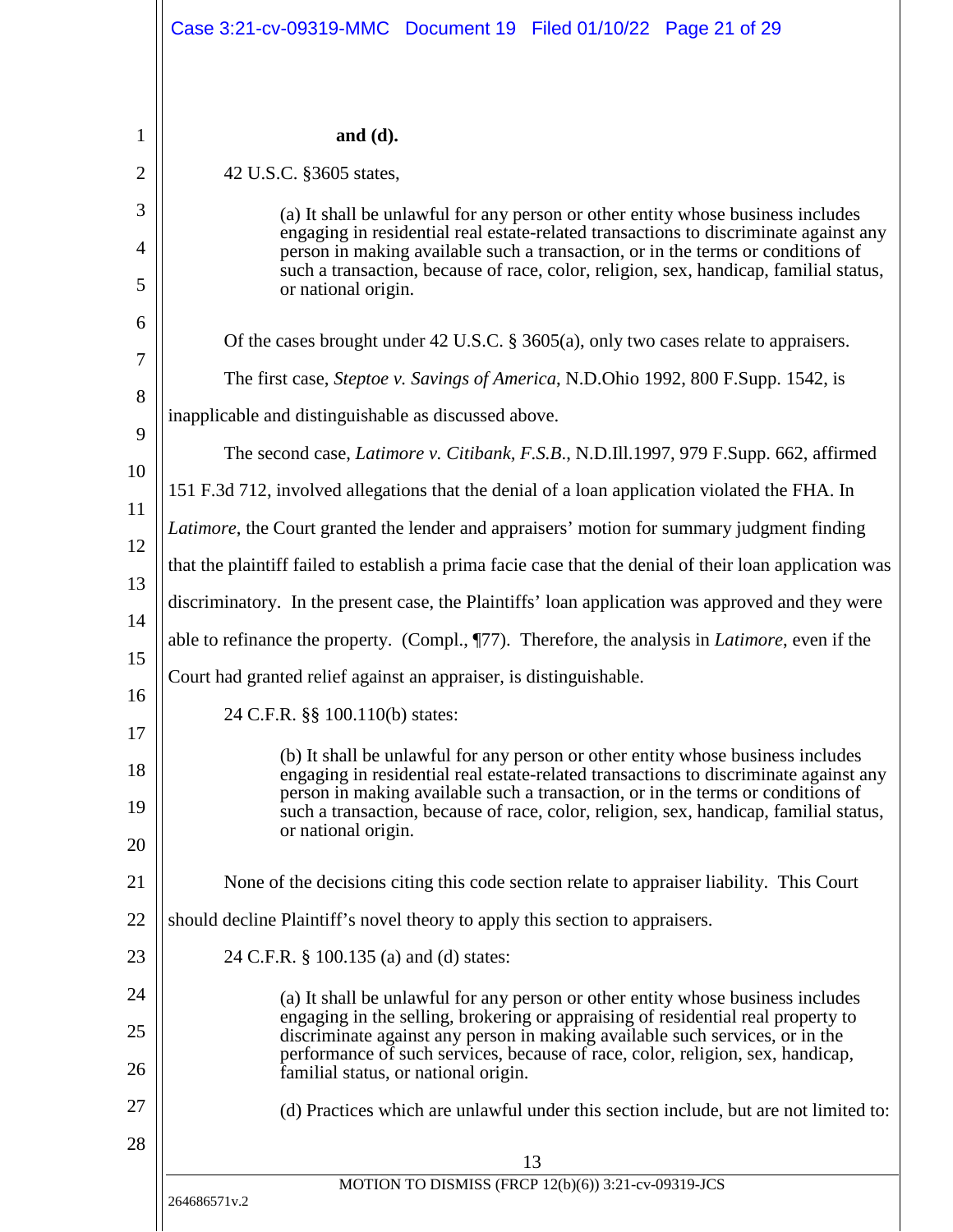<span id="page-21-4"></span><span id="page-21-3"></span><span id="page-21-2"></span><span id="page-21-1"></span><span id="page-21-0"></span>

|                                                          | Case 3:21-cv-09319-MMC Document 19 Filed 01/10/22 Page 22 of 29                                                                                                                                                                                                                                                                                                                                                                                                                                                                                                  |
|----------------------------------------------------------|------------------------------------------------------------------------------------------------------------------------------------------------------------------------------------------------------------------------------------------------------------------------------------------------------------------------------------------------------------------------------------------------------------------------------------------------------------------------------------------------------------------------------------------------------------------|
|                                                          | (1) Using an appraisal of residential real property in connection with the<br>sale, rental, or financing of any dwelling where the person knows or<br>reasonably should know that the appraisal improperly takes into<br>consideration race, color, religion, sex, handicap, familial status, or<br>national origin.<br>(2) Conditioning the terms of an appraisal of residential real property in<br>connection with the sale, rental, or financing of a dwelling on a person's<br>response to harassment because of race, color, religion, sex, handicap,      |
|                                                          | familial status, or national origin.<br>The plain language of the statute shows that it cannot be applied to the present case.                                                                                                                                                                                                                                                                                                                                                                                                                                   |
|                                                          | While the statute makes "[u]sing an appraisal" unlawful, here Plaintiffs admit that the Miller                                                                                                                                                                                                                                                                                                                                                                                                                                                                   |
|                                                          | appraisal was not ultimately used in the refinance transaction. (Compl., $\P$ 77). From the                                                                                                                                                                                                                                                                                                                                                                                                                                                                      |
|                                                          | undersigned's research, none of the decisions citing this code section relate to appraiser liability.                                                                                                                                                                                                                                                                                                                                                                                                                                                            |
|                                                          | This Court should decline Plaintiff's novel theory to apply this section to a claim by borrower                                                                                                                                                                                                                                                                                                                                                                                                                                                                  |
|                                                          | against an appraiser in a refinance transaction. For these reasons, the Court should grant Miller's                                                                                                                                                                                                                                                                                                                                                                                                                                                              |
|                                                          | motion to dismiss as to the first claim for violation of the FHA.                                                                                                                                                                                                                                                                                                                                                                                                                                                                                                |
| f.                                                       | Plaintiffs' Second Claim for Violation of California Fair Employment and                                                                                                                                                                                                                                                                                                                                                                                                                                                                                         |
|                                                          | Housing Act Cal. Gov't Code §§ 12927, 12955 et seq. fails to state a claim                                                                                                                                                                                                                                                                                                                                                                                                                                                                                       |
|                                                          | upon which relief can be granted.                                                                                                                                                                                                                                                                                                                                                                                                                                                                                                                                |
|                                                          |                                                                                                                                                                                                                                                                                                                                                                                                                                                                                                                                                                  |
|                                                          | Miller incorporates her prior arguments into this section as though set out completely.                                                                                                                                                                                                                                                                                                                                                                                                                                                                          |
| §12955 states, in relevant part,                         |                                                                                                                                                                                                                                                                                                                                                                                                                                                                                                                                                                  |
|                                                          | (2) For any person or other entity whose business includes performing appraisals,<br>as defined in subdivision (b) of Section 11302 of the Business and Professions<br>Code, of residential real property to discriminate against any person in making<br>available those services, or in the performance of those services, because of race,<br>color, religion, sex, gender, gender identity, gender expression, sexual orientation,<br>familial status, source of income, disability, genetic information, veteran or<br>military status, or national origin. |
|                                                          | From the undersigned's research, none of the decisions citing this code section relate to                                                                                                                                                                                                                                                                                                                                                                                                                                                                        |
|                                                          | appraiser liability. For the reasons stated above, Plaintiffs have failed to allege sufficient facts to                                                                                                                                                                                                                                                                                                                                                                                                                                                          |
|                                                          | show that Miller had any discriminatory intent when she drafted her appraisal. The Court should                                                                                                                                                                                                                                                                                                                                                                                                                                                                  |
| grant Miller's motion to dismiss as to the second claim. |                                                                                                                                                                                                                                                                                                                                                                                                                                                                                                                                                                  |
| g.                                                       | Plaintiffs' Third Claim for Violation of the Civil Rights Act of 1866 42 U.S.C.                                                                                                                                                                                                                                                                                                                                                                                                                                                                                  |
|                                                          | § 1981 fails to state a claim upon which relief can be granted.                                                                                                                                                                                                                                                                                                                                                                                                                                                                                                  |
|                                                          | 14<br>MOTION TO DISMISS (FRCP 12(b)(6)) 3:21-cv-09319-JCS                                                                                                                                                                                                                                                                                                                                                                                                                                                                                                        |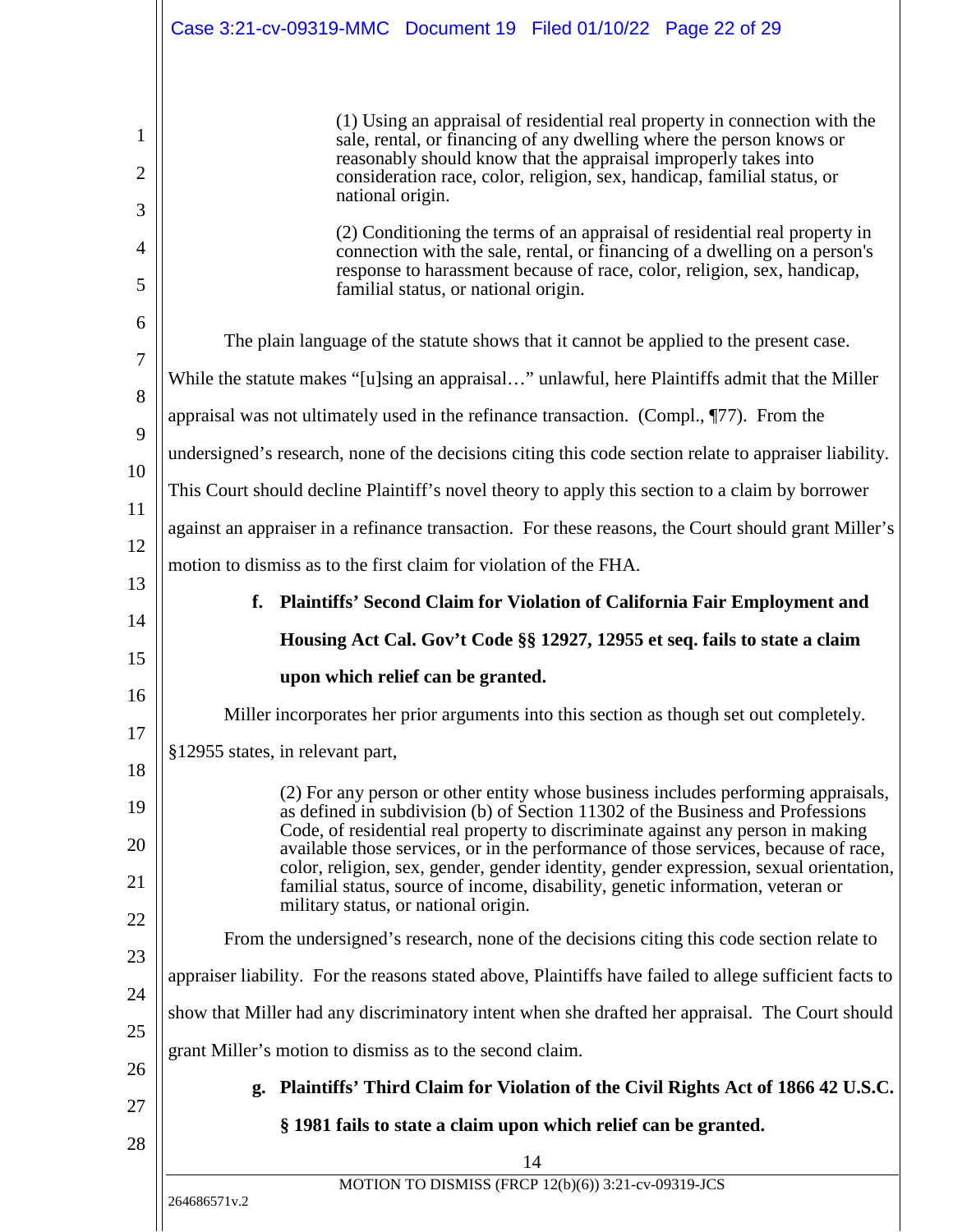<span id="page-22-3"></span><span id="page-22-2"></span><span id="page-22-1"></span><span id="page-22-0"></span>

| Case 3:21-cv-09319-MMC Document 19 Filed 01/10/22 Page 23 of 29                                                                                                                                                                                           |
|-----------------------------------------------------------------------------------------------------------------------------------------------------------------------------------------------------------------------------------------------------------|
| Miller incorporates her prior arguments into this section as though set out completely.                                                                                                                                                                   |
| 42 U.S.C. § 1981 states:                                                                                                                                                                                                                                  |
| All persons within the jurisdiction of the United States shall have the same right                                                                                                                                                                        |
| in every State and Territory to make and enforce contracts, to sue, be parties, give<br>evidence, and to the full and equal benefit of all laws and proceedings for the<br>security of persons and property as is enjoyed by white citizens, and shall be |
| subject to like punishment, pains, penalties, taxes, licenses, and exactions of every<br>kind, and to no other.                                                                                                                                           |
| On its face, the statute does not apply to the facts of this case. Of the cases brought under                                                                                                                                                             |
| 42 U.S.C. § 1981, only two cases relates to appraisers. The first case, <i>Latimore v. Citibank</i> ,                                                                                                                                                     |
| F.S.B., N.D.Ill.1997, 979 F.Supp. 662, affirmed 151 F.3d 712, discussed above, is                                                                                                                                                                         |
| distinguishable the reasons argued above.                                                                                                                                                                                                                 |
| The second case, Mathis v. United Homes, LLC, E.D.N.Y.2009, 607 F.Supp.2d 411 is                                                                                                                                                                          |
| also distinguishable. In <i>Mathis</i> , first-time homebuyers brought an action against real estate                                                                                                                                                      |
| companies, mortgage lenders, appraisers, and others, alleging defendants conspired to sell them                                                                                                                                                           |
| <i>overvalued</i> , defective homes financed with predatory loans due to their status as minorities in                                                                                                                                                    |
| violation of Fair Housing Act (FHA), Civil Rights Act, and state consumer protection and anti-                                                                                                                                                            |
| discrimination laws, and asserting state-law claims for fraud, conspiracy to commit fraud, and                                                                                                                                                            |
| negligence. Defendants asserted cross-claims against each other, seeking contribution and/or                                                                                                                                                              |
| indemnity in the event of liability. Appraiser defendants moved to dismiss the cross-claims                                                                                                                                                               |
| against them. The Court granted the appraisers motions to dismiss the cross-complaints of the                                                                                                                                                             |
| lenders in this action. Since the case involved <i>overvaluing</i> property and specifically cross-                                                                                                                                                       |
| complaints against the appraiser defendants by the lender defendants, the case is distinguishable                                                                                                                                                         |
| from the instant case factually and procedurally. For these reasons, the Court should grant                                                                                                                                                               |
| Miller's motion to dismiss as to the third claim.                                                                                                                                                                                                         |
| h. Plaintiffs' Fourth Claim for Violation of the Civil Rights Act of 1866 42                                                                                                                                                                              |
| U.S.C. § 1982 fails to state a claim upon which relief can be granted.                                                                                                                                                                                    |
| Miller incorporates her prior arguments into this section as though set out completely.                                                                                                                                                                   |
| 42 U.S.C. § 1982 states:                                                                                                                                                                                                                                  |
| All citizens of the United States shall have the same right, in every State and                                                                                                                                                                           |
| 15                                                                                                                                                                                                                                                        |
| MOTION TO DISMISS (FRCP 12(b)(6)) 3:21-cv-09319-JCS<br>264686571v.2                                                                                                                                                                                       |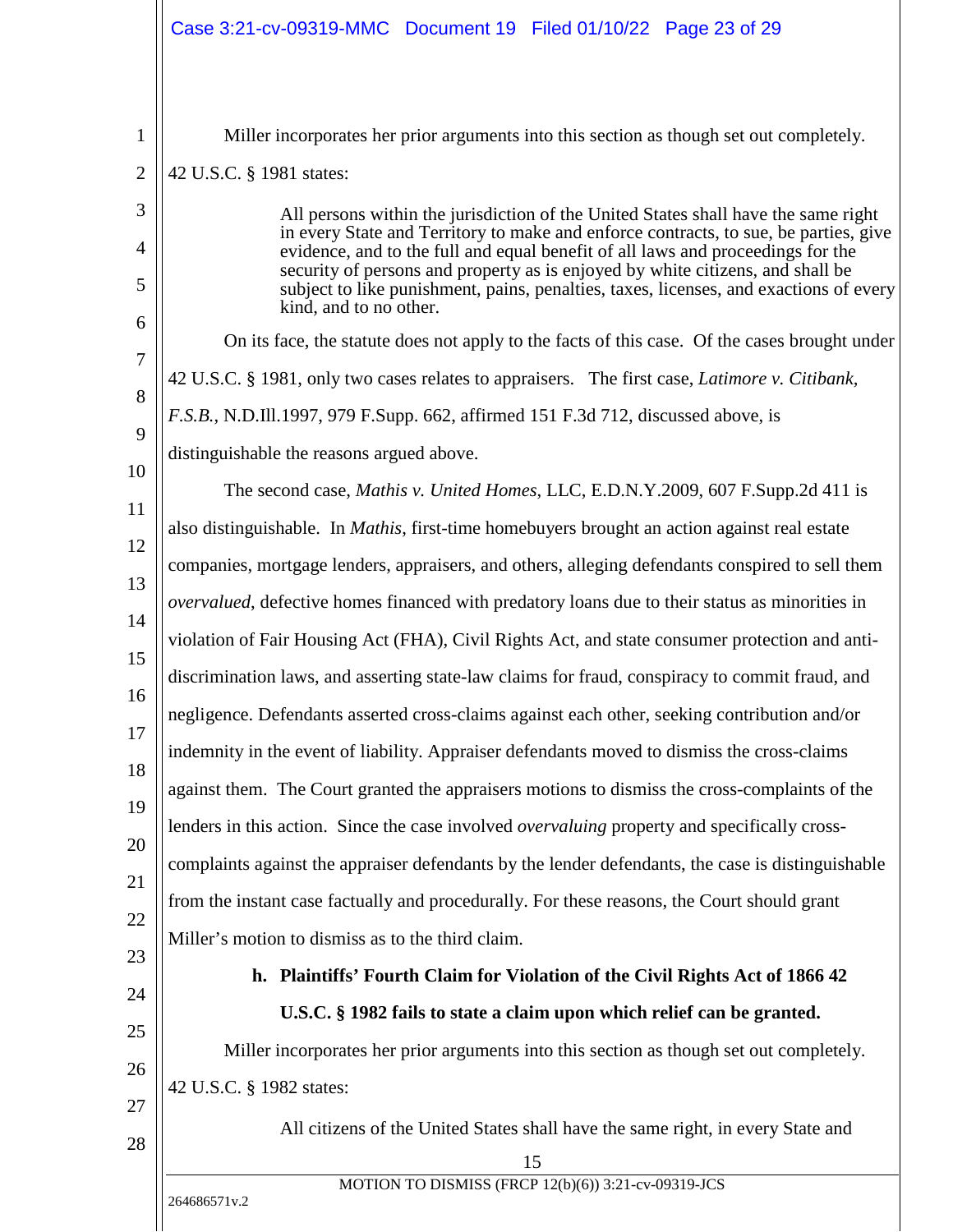1

<span id="page-23-4"></span><span id="page-23-2"></span><span id="page-23-1"></span>Territory, as is enjoyed by white citizens thereof to inherit, purchase, lease, sell, hold, and convey real and personal property.

2 3 4 5 6 7 On its face, the allegations do not allege a violation of the Civil Rights Act. Of the cases brought under 42 U.S.C. § 1982, only two cases relates to appraisers. The first case, *Mathis v. United Homes, LLC*, E.D.N.Y.2009, 607 F.Supp.2d 411 discussed above, is distinguishable the reasons argued above. The second case, *Latimore v. Citibank, F.S.B*., N.D.Ill.1997, 979 F.Supp. 662, affirmed 151 F.3d 712, also discussed above, is distinguishable the reasons argued above. The Court should grant Miller's motion to dismiss as to the fourth claim.

8

9

## <span id="page-23-6"></span><span id="page-23-0"></span>**i. Plaintiffs' Fifth Claim for Violation of Unruh Civil Rights Act, Cal. Gov't Code § 51 et seq. fails to state a claim upon which relief can be granted.**

<span id="page-23-5"></span>10 11 12 13 14 15 16 Miller incorporates her prior arguments into this section as though set out completely. The Unruh Civil Rights Act ("Unruh Act") provides protection for all persons within the jurisdiction of California from arbitrary and intentional discrimination by all California business establishments, including housing and public accommodations. None of the decisions citing the Unruh Act involve a claim against an appraiser. This Court should decline Plaintiff's invitation to be the first court to allow a borrower to make a claim against an appraiser under the Unruh Act.

<span id="page-23-3"></span>17 18 19 20 21 22 23 24 25 26 27 28 An Unruh plaintiff must establish that a Defendant denied, or aided or incited a denial of, or discriminated or made a distinction that denied a plaintiff the full and equal accommodations, advantages, facilities, privileges or services of a business establishment doing business in California based upon race. Here, Plaintiffs have failed to allege that they were denied full and equal accommodations, advantages, facilities, privileges or services of any business establishment. Plaintiffs actually plead that they were able to obtain a second appraisal that came in at a higher value that allowed them to refinance their property. (Compl., ¶77). In addition, the plaintiff must establish that (1) the substantial motivating reason for defendant's conduct was defendant's perception of plaintiff's Unruh Act protected class (here, race) (2) plaintiff was harmed; and (3) defendants' conduct was a substantial factor in causing plaintiff's harm. (See CACI No. 3060.). Here, Plaintiffs have not alleged any facts to show that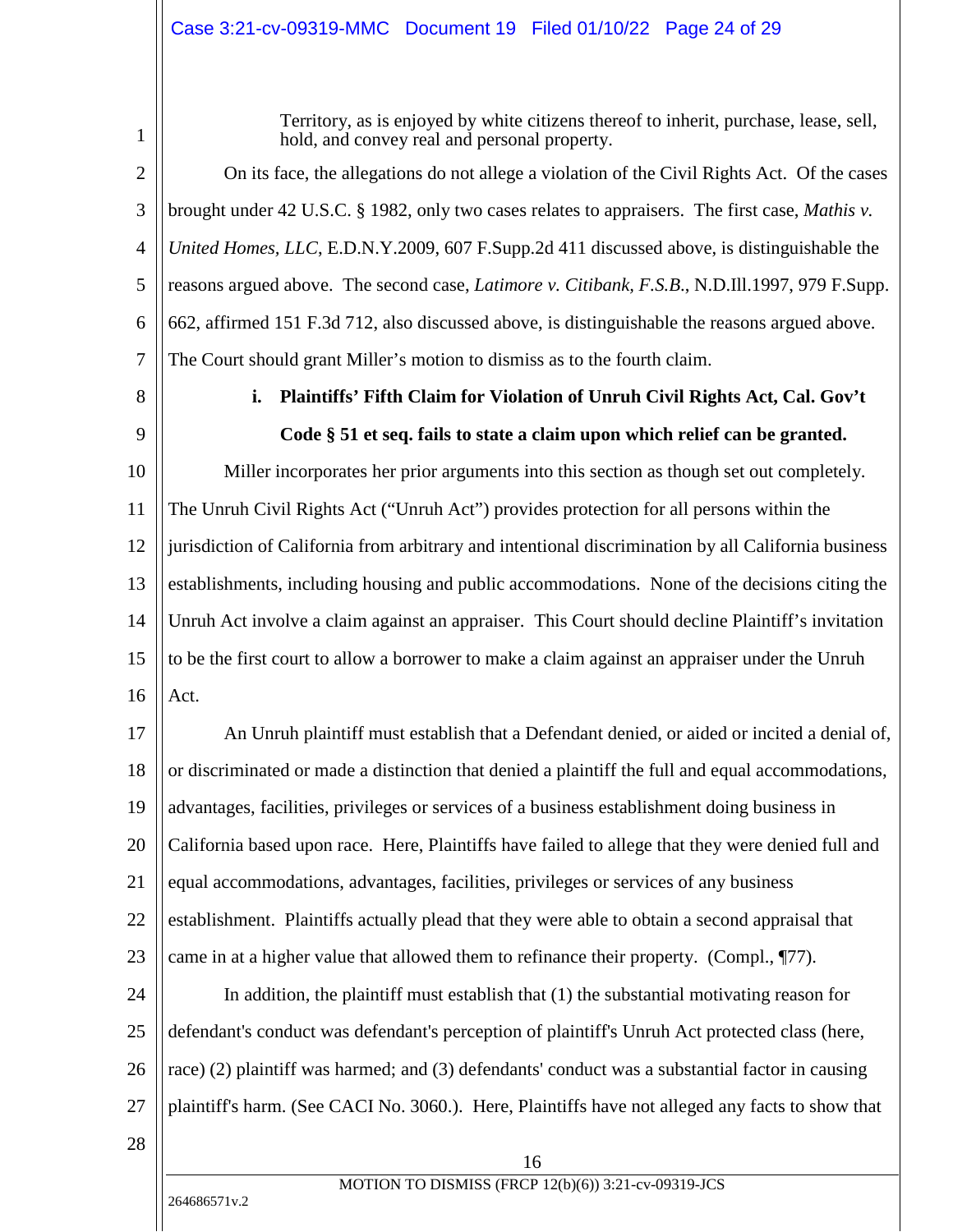<span id="page-24-8"></span><span id="page-24-6"></span><span id="page-24-1"></span>1 they were harmed by the Miller appraisal.

<span id="page-24-7"></span><span id="page-24-5"></span><span id="page-24-4"></span><span id="page-24-3"></span><span id="page-24-2"></span><span id="page-24-0"></span>

| $\overline{2}$   | The Unruh Act requires a showing of intentional discrimination (unless the claim is also a          |  |
|------------------|-----------------------------------------------------------------------------------------------------|--|
| 3                | violation of the Americans with Disabilities Act). Harris v. Capital Growth Investors XIV (1991)    |  |
| 4                | 52 Cal. 3d 1142, 1149. Here, Plaintiffs' allegations are contradictory. Without any facts,          |  |
| 5                | Plaintiffs generally allege that all "defendants have engaged in intentional and arbitrary          |  |
| 6                | discrimination in the operation of a business establishment" (Compl., ¶97). However, later in       |  |
| $\boldsymbol{7}$ | the Complaint, plaintiffs allege that "[a]lthough one or more defendants may have honestly          |  |
| 8                | believed that the representations were true, those defendants had no reasonable grounds for         |  |
| 9                | believing the representations were true when they made them." (Compl., ¶104). Plaintiffs'           |  |
| 10               | claims are both conclusory and contradictory. Therefore, the Court should find that Plaintiffs      |  |
| 11               | have failed to allege any specific facts to show that Miller engaged in intentional discrimination. |  |
| 12               | The Court should grant Miller's motion to dismiss as to the fifth claim.                            |  |
| 13               | Plaintiffs' Sixth Claim for Violation of the Unfair Competition Law ("UCL")<br>j.                   |  |
| 14               | Cal., Bus. & Prof. Code § 17200 et seq. fails to state a claim upon which relief                    |  |
| 15               | can be granted.                                                                                     |  |
| 16               | Miller incorporates her prior arguments into this section as though set out completely.             |  |
| 17               | The primary defense to a UCL "unlawful" practices claim is to establish a defense to the            |  |
| 18               | "borrowed" law. Numerous courts hold that this is also a defense to the UCL "unlawful" claim.       |  |
| 19               | Smith v. State Farm Mut. Auto. Ins. Co. (2001) 93 CA4th 700, 718; Lazar v. Hertz Corp. (1999)       |  |
| 20               | 69 CA4th 1494; People v. Duz-Mor Diagnostic Lab., Inc. (1998) 68 CA4th 654.                         |  |
| 21               | To the extent that the Court finds that Miller has not violated any of the laws alleged             |  |
| 22               | above, it must find that Plaintiffs have not pled a cause of action under the unlawful prong of the |  |
| 23               | UCL.                                                                                                |  |
| 24               | Several cases have held that UCL claims alleging "unlawful" business practices require              |  |
| 25               | some specificity. In Khoury v. Maly's of Calif., Inc. (1993) 14 CA4th 612, 616, 17 CR2d 708,        |  |
| 26               | 710, for example, the court of appeal affirmed the trial court's sustaining of a demurrer to a §    |  |
| 27               | 17200 claim without leave to amend. After three attempts to replead, plaintiff still had not        |  |
| 28               | 17                                                                                                  |  |
|                  | MOTION TO DISMISS (FRCP 12(b)(6)) 3:21-cv-09319-JCS                                                 |  |
|                  | 264686571v.2                                                                                        |  |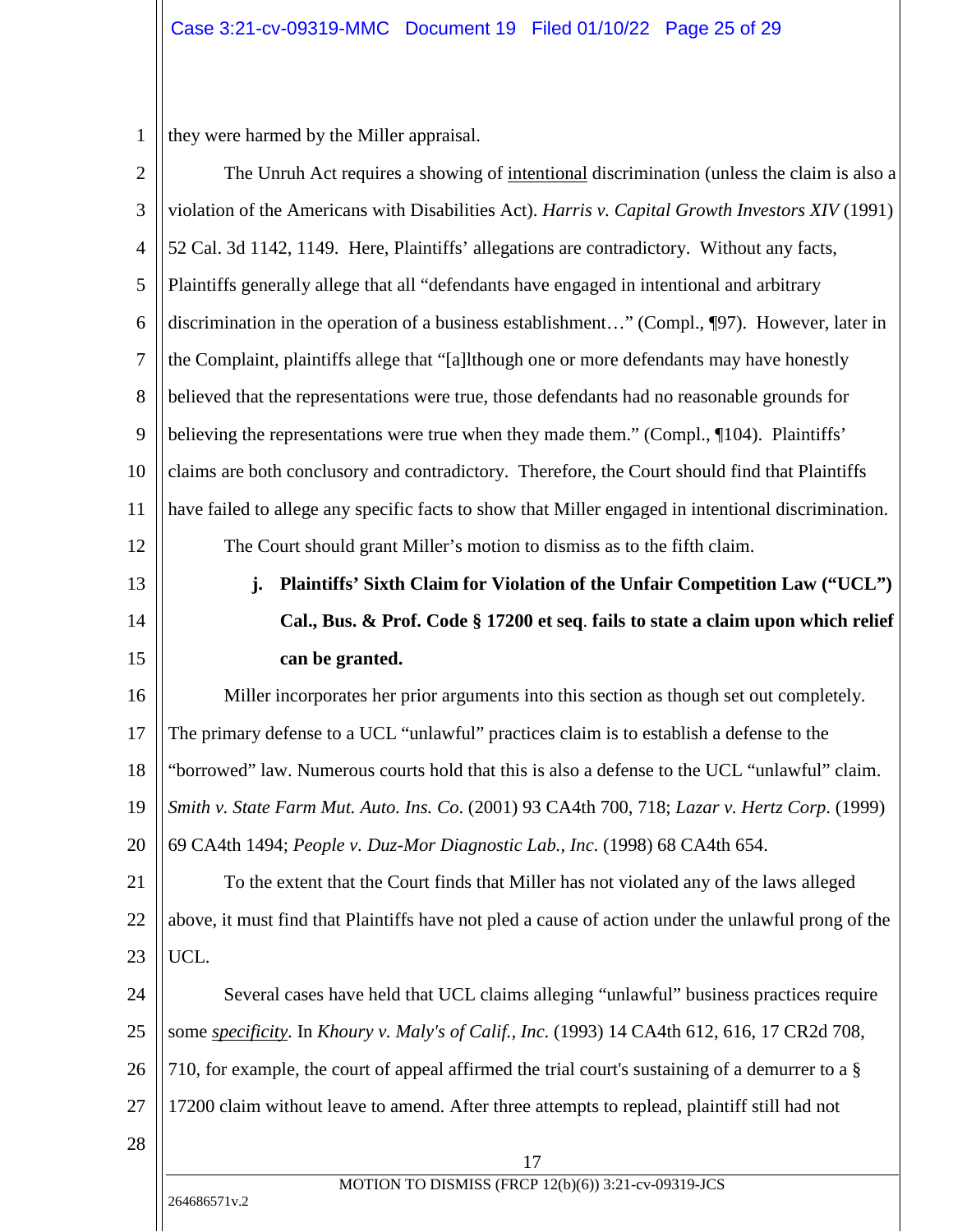<span id="page-25-8"></span><span id="page-25-7"></span><span id="page-25-6"></span><span id="page-25-5"></span><span id="page-25-4"></span><span id="page-25-3"></span><span id="page-25-2"></span><span id="page-25-1"></span><span id="page-25-0"></span>

| $\mathbf{1}$   | identified which section of the law had been violated, nor had plaintiff described with any          |  |
|----------------|------------------------------------------------------------------------------------------------------|--|
| $\overline{2}$ | reasonable particularity the facts supporting the violation. Rather, the complaint merely alleged    |  |
| 3              | that "defendants breached [§ 17200] by refusing to sell [the products] to plaintiff, for the purpose |  |
| $\overline{4}$ | of ruining and interfering with his beauty supply business, with the effect of misleading            |  |
| 5              | plaintiff's customers." Accord, Doe v. CVS Pharmacy, Inc. (9th Cir. 2020) 982 F3d 1204, 1214-        |  |
| 6              | 1215—plaintiffs cannot merely cite a regulation that was allegedly violated (must allege facts       |  |
| $\overline{7}$ | demonstrating how defendant violated the regulation); Bacon ex rel. Maroney v. American Int'l        |  |
| 8              | Group (ND CA 2006) 415 F.Supp.2d 1027, 1034—plaintiff may not "simply set forth a catalog            |  |
| 9              | of statutes that purportedly were violated" (must allege the factual basis that each such statute    |  |
| 10             | was violated); Silicon Knights, Inc. v. Crystal Dynamics, Inc. (ND CA 1997) 983 F.Supp. 1303,        |  |
| 11             | 1316—dismissing UCL claim with leave to amend for failure to allege conduct with "reasonable"        |  |
| 12             | particularity"; Marshall v. Standard Ins. Co. (CD CA 2000) 214 F.Supp.2d 1062.                       |  |
| 13             | Here, for the reasons argued above, Plaintiffs have failed to specifically allege a violation        |  |
| 14             | of any specific law. Therefore, the Motion should be granted as to the UCL claim.                    |  |
| 15             | k. Plaintiffs' Seventh Claim for Negligent Misrepresentation fails to state a                        |  |
|                |                                                                                                      |  |
| 16             | claim upon which relief can be granted.                                                              |  |
| 17             | Miller incorporates her prior arguments into this section as though set out completely.              |  |
| 18             | The elements of a claim for negligent misrepresentation are a misrepresentation of fact, lack of     |  |
| 19             | reasonable grounds, a duty to plaintiff, intent to induce reliance, reliance, causation and harm.    |  |
| 20             | Majd v. Bank of America, N.A. (2015) 243 CA4th 1293, 1307.                                           |  |
| 21             | Here, as discussed above, California law is clear that an appraiser owes no duty to a                |  |
| 22             | borrower with regard to the accuracy of an appraisal. See Willemsen v. Mitrosilis (2014) 230         |  |
| 23             | CA4th 622, 629 (noting borrower should know lender's appraisal is intended for lender's benefit,     |  |
| 24             | not to ensure success of borrower's investment); see also Tindell v. Murphy (2018) 22 CA5th          |  |
| 25             | 1239, 1253-1254 finding that the lender's appraiser had no duty of care to borrowers for             |  |
| 26             | inaccurate property description as appraisal was intended to support lender's evaluation of          |  |
| 27             | collateral, not borrowers' decision whether to purchase property. Both the Court in Willemsen        |  |
| 28             |                                                                                                      |  |
|                | 18<br>MOTION TO DISMISS (FRCP 12(b)(6)) 3:21-cv-09319-JCS<br>264686571v.2                            |  |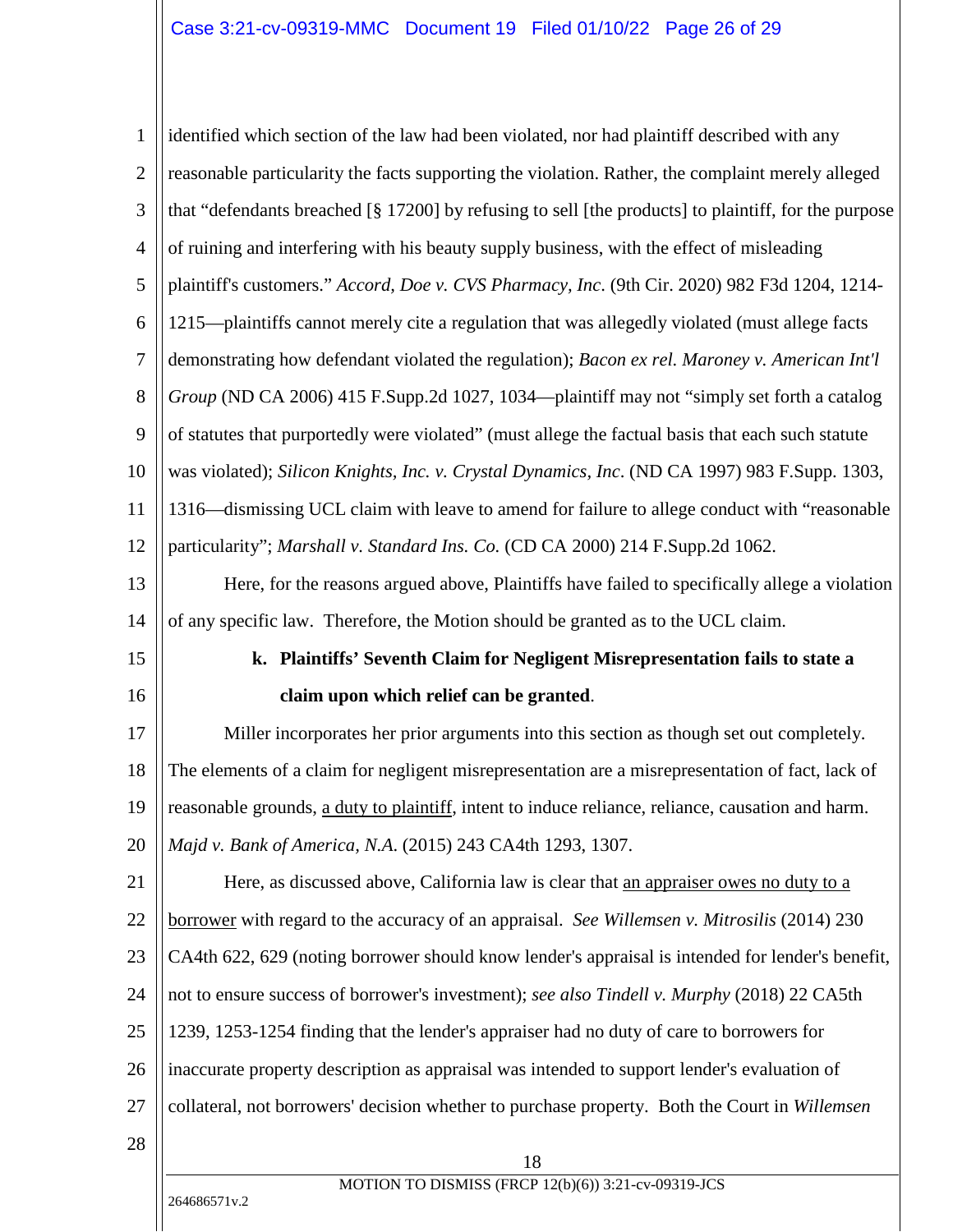1 2 and *Tindell* affirmed the dismissal of claims for negligent misrepresentation by a borrower against an appraiser.

<span id="page-26-0"></span>19 MOTION TO DISMISS (FRCP 12(b)(6)) 3:21-cv-09319-JCS 264686571v.2 3 4 5 6 7 8 9 10 11 12 13 14 15 16 17 18 19 20 21 22 23 24 25 26 27 28 Furthermore, Plaintiffs have not alleged that they *relied* upon the appraisal in any detrimental way. Plaintiffs generally allege that "Plaintiffs reasonably relied on defendants' representations and were harmed in doing so." (Compl., ¶105). However, the facts alleged belie this argument. In response to Miller's appraised value, Plaintiffs alleged that they were shocked by Miller's appraised value, that they "through their broker, contacted AMC Links and requested a second appraisal by a different appraiser…" (Compl., ¶68). However, according to Plaintiffs, a second appraisal appraised their property and they were able to refinance based upon that appraisal. (Compl., ¶77). Therefore, Plaintiffs have failed to allege that any individual or entity relied upon the Miller appraisal in making any decision. For these reasons, the Motion should be granted. **3. Conclusion**  For the reasons stated above, the Court should grant this Motion. Dated: January 10, 2022 WILSON, ELSER, MOSKOWITZ, EDELMAN & DICKER LLP By: Peter C. Catalanotti Madonna Herman Attorneys for Defendants, Janette C. Miller and Miller and Perotti Real Estate Appraisals, Inc.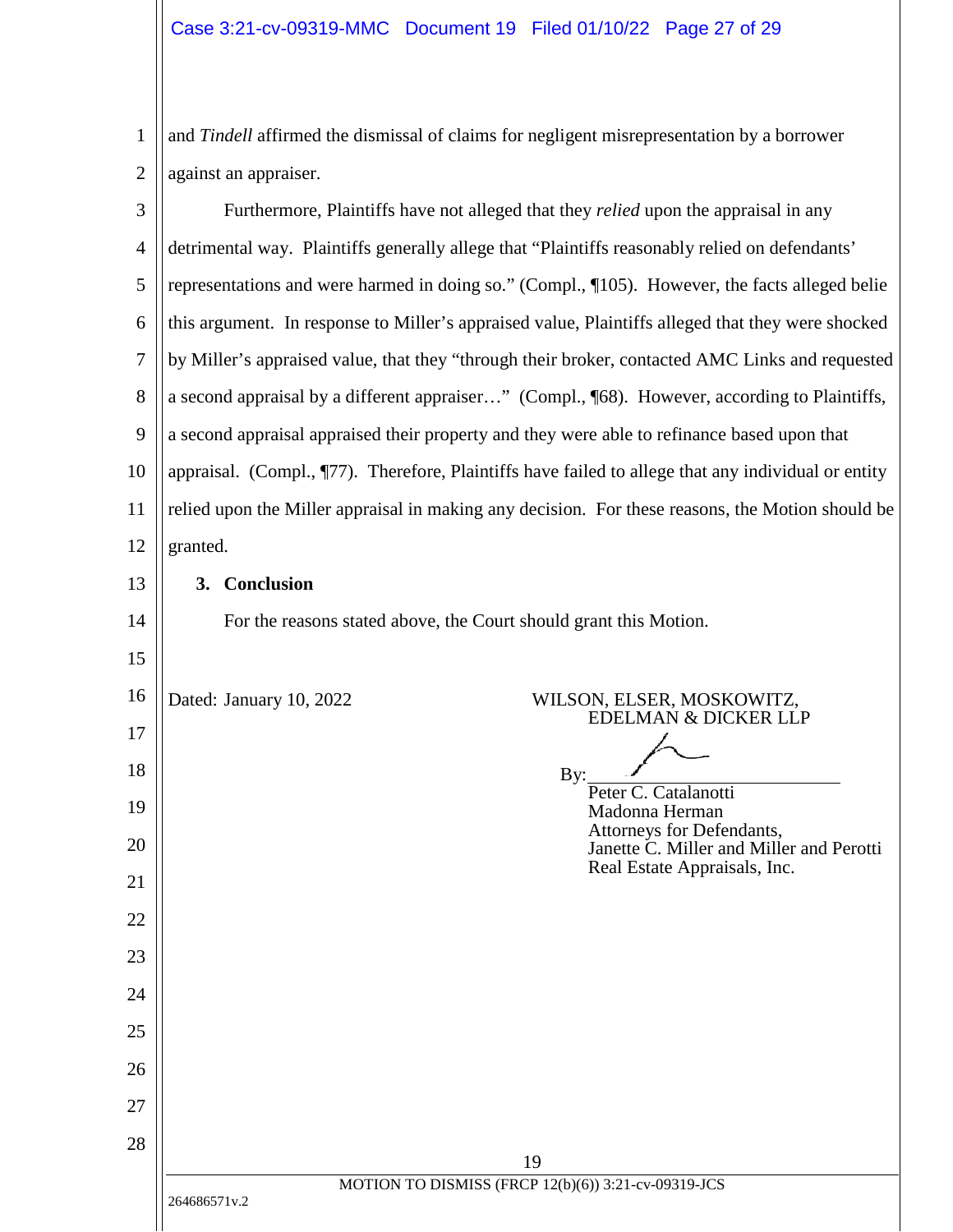|                     | Case 3:21-cv-09319-MMC Document 19 Filed 01/10/22 Page 28 of 29                                                                                                                                                                                                             |  |  |
|---------------------|-----------------------------------------------------------------------------------------------------------------------------------------------------------------------------------------------------------------------------------------------------------------------------|--|--|
|                     |                                                                                                                                                                                                                                                                             |  |  |
| 1                   | <b>PROOF OF SERVICE</b>                                                                                                                                                                                                                                                     |  |  |
| $\overline{2}$      | At the time of service I was over 18 years of age and not a party to this action. I am                                                                                                                                                                                      |  |  |
| 3                   | employed by in the County of San Francisco, State of California. My business address is 525<br>Market Street, 17th Floor, San Francisco, California 94105. My business Facsimile number is<br>$(415)$ 434-1370. On this date I served the following document(s):            |  |  |
| $\overline{4}$<br>5 | NOTICE OF MOTION AND MOTION TO DISMISS FOR FAILURE TO STATE A<br><b>CLAIM UPON WHICH RELIEF CAN BE GRANTED (FRCP 12(B)(6))</b>                                                                                                                                              |  |  |
| 6<br>$\overline{7}$ | on the person or persons listed below, through their respective attorneys of record in this action,<br>by the following means of service:                                                                                                                                   |  |  |
| 8                   | <u>.</u><br>By United States Mail. I placed the envelope(s) for collection and mailing, following our<br>ordinary business practices. I am readily familiar with this business's practice for<br>collecting and processing correspondence for mailing. On the same day that |  |  |
| 9<br>10             | correspondence is placed for collection and mailing, it is deposited in the ordinary course<br>of business with the United States Postal Service, in a sealed envelope with postage fully<br>prepaid.                                                                       |  |  |
| 11                  | $\boxtimes:$<br>BY E-MAIL - Based on a court order or an agreement of the parties to accept service by                                                                                                                                                                      |  |  |
| 12                  | e-mail or electronic transmission, I caused the documents to be sent to the persons at the<br>e-mail addresses listed below. I did not receive, within a reasonable time after the                                                                                          |  |  |
| 13                  | transmission, any electronic message or other indication that the transmission was<br>unsuccessful.                                                                                                                                                                         |  |  |
| 14                  | <b>SEE ATTACHED SERVICE LIST</b>                                                                                                                                                                                                                                            |  |  |
| 15                  |                                                                                                                                                                                                                                                                             |  |  |
| 16<br>17            | I declare under penalty of perjury under the laws of the State of California that the foregoing is<br>true and correct to the best of my knowledge.                                                                                                                         |  |  |
| 18                  | EXECUTED on January 10, 2022, in San Francisco, California.                                                                                                                                                                                                                 |  |  |
| 19                  |                                                                                                                                                                                                                                                                             |  |  |
| 20                  |                                                                                                                                                                                                                                                                             |  |  |
| 21                  |                                                                                                                                                                                                                                                                             |  |  |
| 22                  | Michael Folger                                                                                                                                                                                                                                                              |  |  |
| 23                  |                                                                                                                                                                                                                                                                             |  |  |
| 24                  |                                                                                                                                                                                                                                                                             |  |  |
| 25                  |                                                                                                                                                                                                                                                                             |  |  |
| 26                  |                                                                                                                                                                                                                                                                             |  |  |
| 27                  |                                                                                                                                                                                                                                                                             |  |  |
| 28                  |                                                                                                                                                                                                                                                                             |  |  |
|                     | 20<br>MOTION TO DISMISS (FRCP 12(b)(6)) 3:21-cv-09319-JCS                                                                                                                                                                                                                   |  |  |
|                     | 264686571v.2                                                                                                                                                                                                                                                                |  |  |